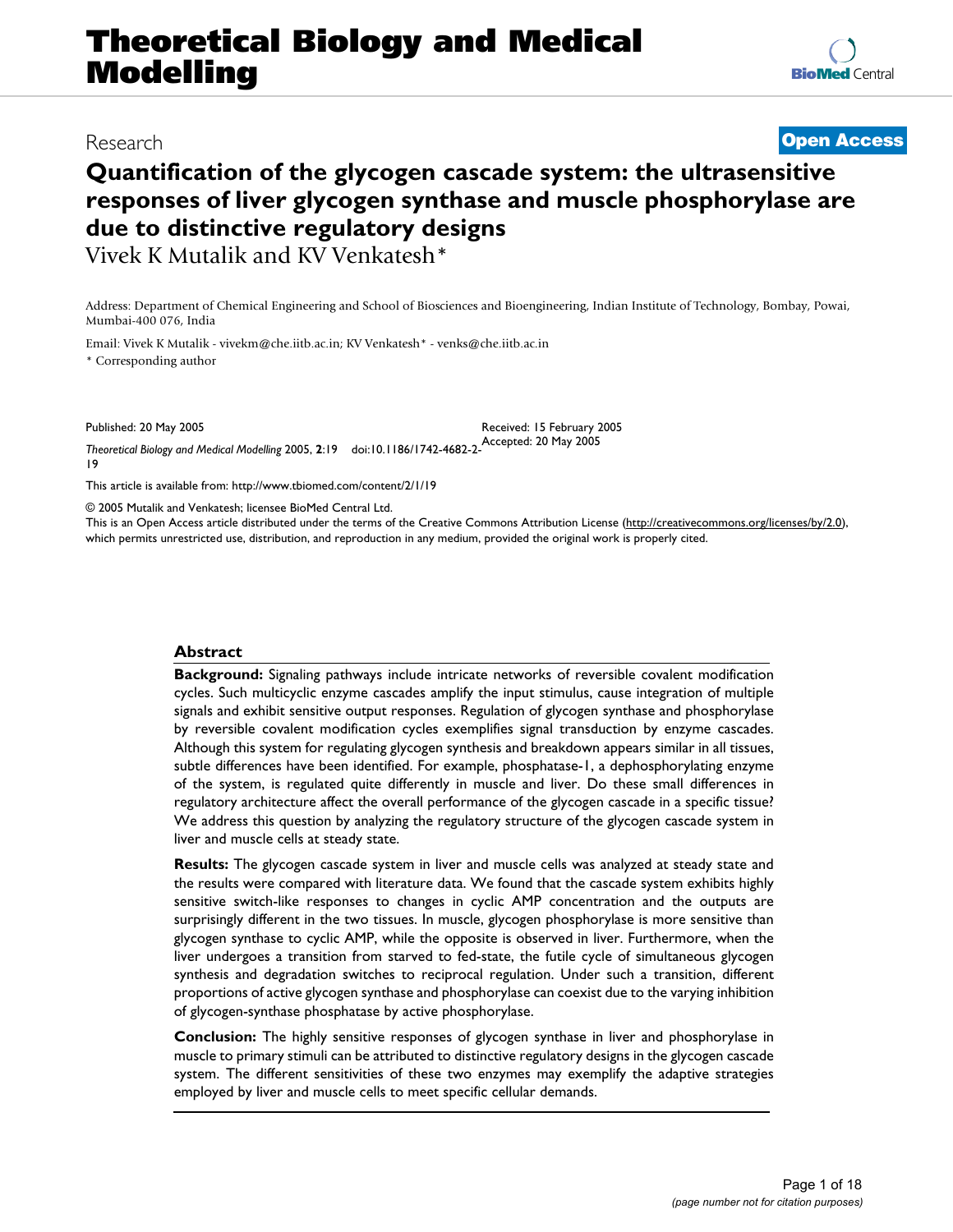# **Background**

Signaling networks and metabolic pathways in living cells are regulated through a complex web of enzyme cascades. The regulatory architecture of these covalent modification cascades in combination with allosteric interactions determines the control of cellular processes [1,2]. A prototypical example of such an enzyme cascade system is the regulation of glycogen phosphorylase (GP) and glycogen synthase (GS), enzymes involved in glycogen degradation (glycogenolysis) and synthesis (glycogenesis) respectively [3-6]. To circumvent a futile cycle, simultaneous activation of glycogenolysis and glycogen synthesis is prevented through reciprocal regulation of glycogen phosphorylase and synthase activities by a unique regulatory network [5,6]. Although this reciprocal regulation is identical in all tissues, there are subtle differences indicating distinctive adaptation strategies in different cell types. For example, in skeletal muscle, phosphoprotein phosphatase-1 (PP1) is allosterically inactivated by inhibitor-1, whereas in the liver no such specific inhibitor has been observed [3,7]. Instead, it has been demonstrated that active GP itself plays a similar inhibitory role, regulating the GS cascade by allosterically inactivating the corresponding phosphatase [8] (Fig. [1\)](#page-2-0). In liver, the phosphorylation states of GP and GS are regulated by glucose and glucose-6-phosphate, whereas in muscle, GP and GS are regulated mainly by cyclic AMP (cAMP) and calcium concentration [9]. In the absence of glycogen in the liver, i.e. under starved condition, both GP and GS appear to co-exist in an active form constituting a futile cycle, thus overcoming the reciprocal regulation existing in a normally-fed condition [10]. In the present work, we have quantified the glycogen cascade system at steady state to examine the effect of the network architecture on its performance in liver and muscle. We have also gained insights into the operation of the system in liver under fed and starved conditions. The steady state model incorporates the cascade structure, multi-step and zero-order effects and inhibitor sensitivity in response to cAMP and glucose.

The regulatory system for glycogen synthesis and breakdown mainly consists of phosphorylation and dephosphorylation of phosphorylase kinase (PK), which further regulates the activities of GP and GS [reviewed in [3-6], [9- 12]] (Fig. [1\)](#page-2-0). The activities of these enzymes depend on extracellular signals as hormones and on cellular-metabolic signals such as glucose and cAMP levels [5,11]. Phosphorylation of GP and GS converts them to catalytically more active (*a*-form) and inactive (*b*-form) species than their respective dephosphorylated forms. GP is activated by PK, which in-turn is activated by cAMP-dependent protein kinase (CAPK). GS is inactivated by multiple protein kinases including CAPK and PK [9]. PP1 is one of the main phosphatases catalyzing the dephosphorylation of PK, GP and GS. The regulation of PP1 activity is quite

different in muscle and liver, which are the major sites of glycogenolysis and glycogenesis (Fig. [1\)](#page-2-0). In liver, GS phosphatase is allosterically inactivated by active GP, whereas in muscle, PP1 is allosterically inactivated by CAPK-activated inhibitor-1 [3,5,9,12]. Thus, an increased cAMP level in the muscle cytosol not only increases the phosphorylation of PK, GP and GS, but also decreases their dephosphorylation by regulating the corresponding phosphatases. In addition to covalent modification, GP and GS are also regulated by allosteric interactions. AMP is an allosteric activator, whereas ATP and glucose-6-phosphate are allosteric inhibitors of phosphorylase-*b* [3]. Synthase*b* is allosterically inhibited by physiological concentrations of ATP, ADP and inorganic phosphate, and is also allosterically activated by glucose-6-phosphate [9].

Experimental and theoretical quantifications [13-23] have revealed that there are significant advantages in having an interconvertible enzyme cascade structure in place of a simple allosteric interaction. These may include signal amplification, flexibility, robustness, ultrasensitivity and signal integration [22]. Ultrasensitivity has been defined as the response of a system that is more sensitive to changes in the concentration of a ligand than the normal hyperbolic response represented by the Michaelis-Menten equation [20]. The Hill coefficient has been used as a sensitivity parameter to quantify the steepness of sigmoidal dose-response curves [22]. A Hill coefficient greater than one indicates an ultrasensitive response, and a value less than one indicates a subsensitive response. The existence of ultrasensitivity in covalent modification cycles is due to the operation of enzymes in a region of saturation with respect to their substrates (termed zero order sensitivity) [14,15], involvement of the same effector in multiple steps of a pathway [15], and the presence of stoichiometric inhibitors [20]. All these requirements for ultrasensitivity appear to be fulfilled by the enzyme cascades involved in glycogen synthesis and degradation.

Edstrom and coworkers [24,25] have provided experimental proof of zero order ultrasensitivity in the muscle glycogen phosphorylase cascade. Theoretical analysis of the glucose-induced switch between phosphorylase and glycogen synthase in the liver showed the possibility of a sharp threshold in the response [26]. Furthermore, the multistep effects of cAMP in the glycogen cascade system are brought about by activation of the forward step and indirect inhibition of the reverse step (inhibition of phosphatases), thus satisfying the requirement for ultrasensitivity [27]. Although it is known that the second messenger cAMP affects five different steps in the glycogen cascades, its effective role in multistep ultrasensitivity has not been quantified. The output performance of the phosphorylase and glycogen synthase cascade in the presence of an inhibitor has also not been characterized.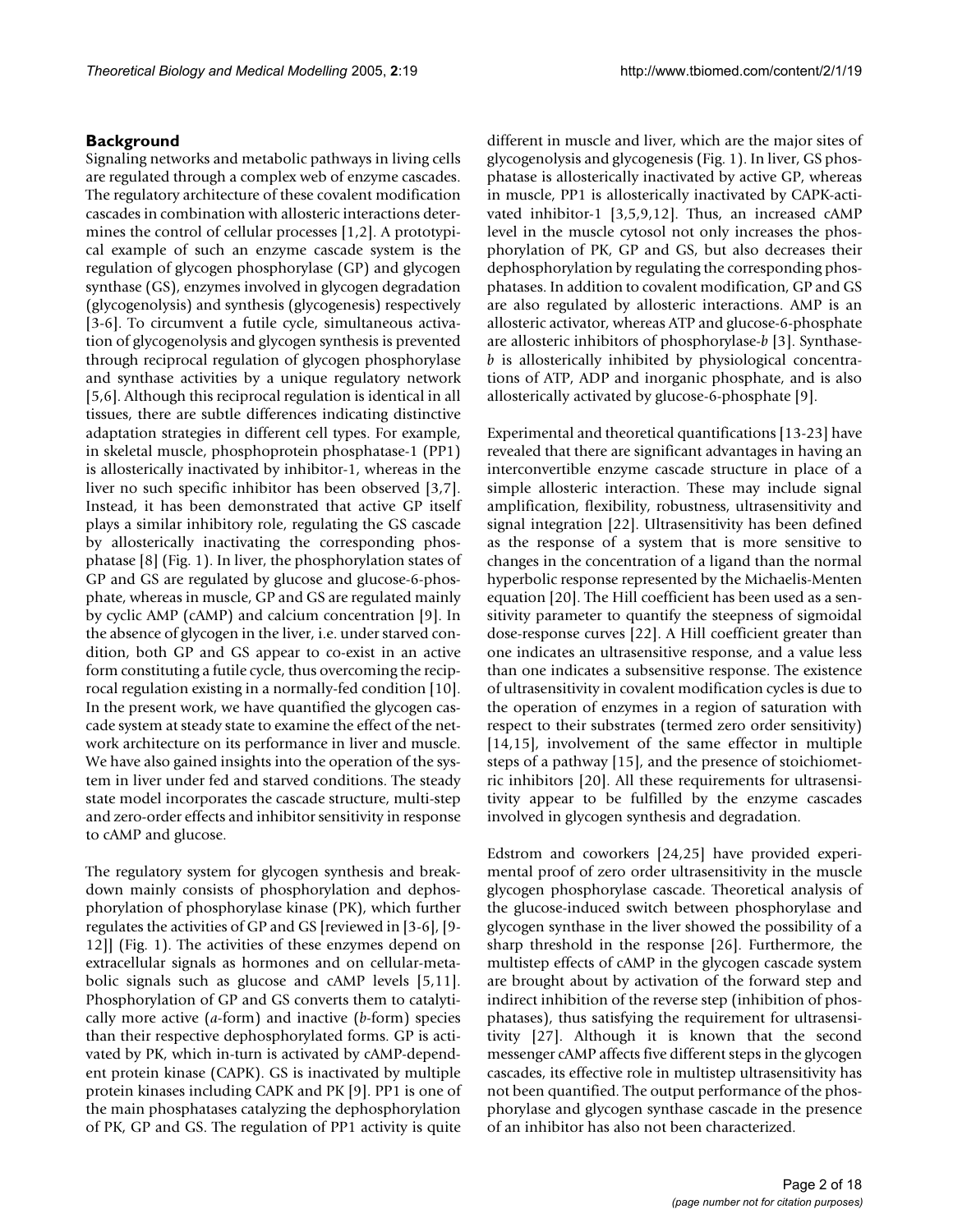<span id="page-2-0"></span>

#### Enzyme cascades involved in the regulation of glycogen **Figure 1** synthesis and degradation in (A) Skeletal Muscle (B) Liver

**Enzyme cascades involved in the regulation of glycogen synthesis and degradation in (A) Skeletal Muscle (B) Liver**. Nomenclature: Active enzyme form is indicated by an affix '*a'* and the corresponding inactive form is indicated by an affix 'b'. R<sub>2</sub>C<sub>2</sub>, cyclic AMP dependent protein kinase (CAPK); C, catalytic subunit of CAPK; PP1, phosphatase-1; PrP2, phosphatases-2A; PK, Phosphorylase kinase; GP, glycogen phosphorylase; GS, Glycogen synthase; Glu6P, glucose-6-phosphate; PP1 Inhibitor-1, Inhibitor of PP1; Km<sub>1</sub> to Km<sub>8</sub> are Michaelis-Menten constants,  $k_1$  to  $k_8$  are rate constants, K<sub>11</sub>, K<sub>22</sub>, Kd are dissociation constants as shown in the figure. Positive and negative signs indicate the activation and inhibition of a reaction respectively. In the muscle (Fig. 1A), cAMP activated CAPK catalyzes the phosphorylation of GS, PK and inhibitor-1. Phosphorylated PK activates GP-*b*. Active phosphatase-2A is assumed to inactivate inhibitor-1, whereas PP1 catalyzes the dephosphorylation of GS, GP and PK. In liver (Fig. 1B), GP-*a* catalyzes the allosteric inactivation of GS phosphatase and inhibitor-1 does not appear to be involved in the regulation of PP1.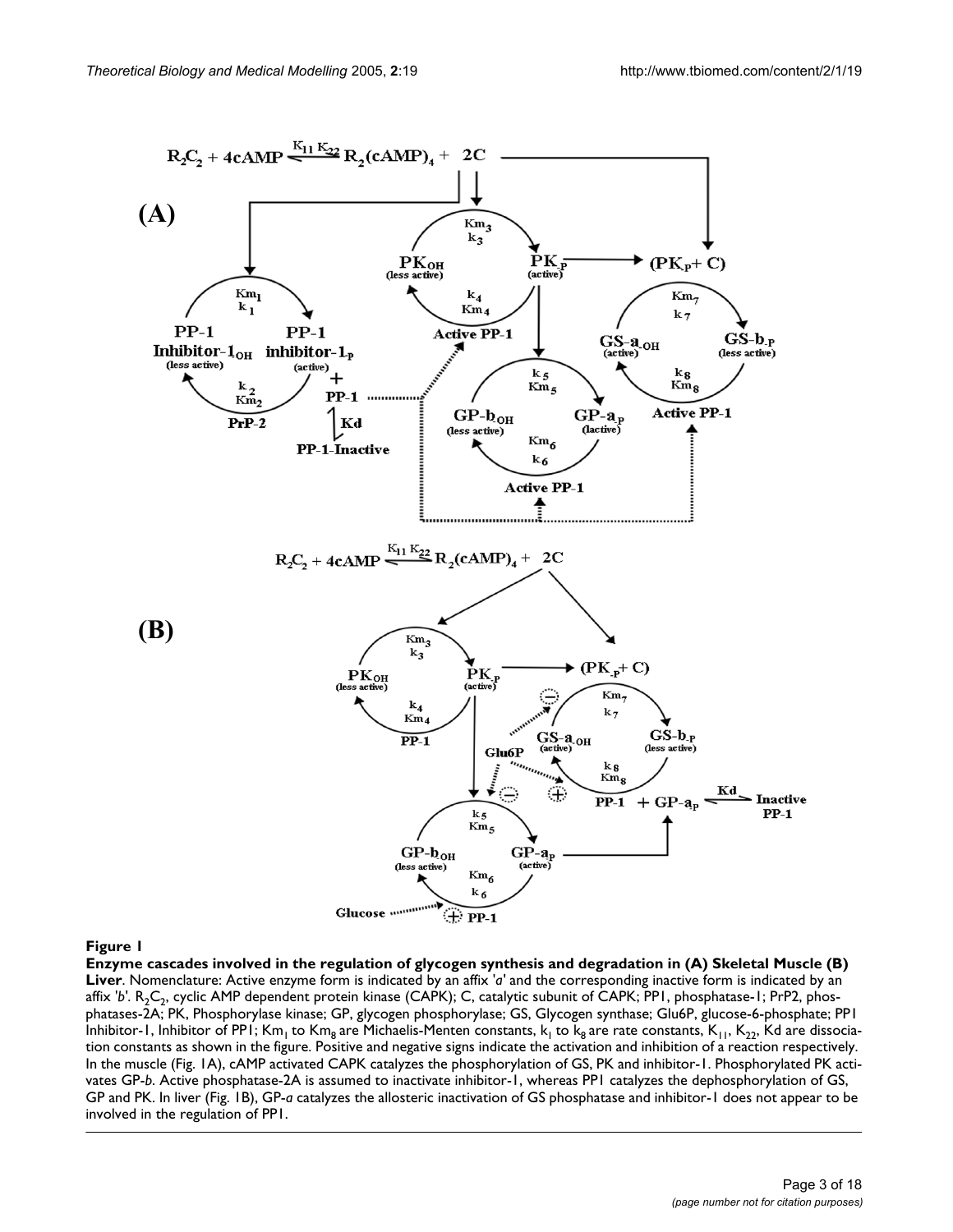The main objective of the current work was to compare the regulatory structure of the glycogen cascade system prevalent in the liver and the muscle through steady state analysis. The quantification incorporates the influences of all the effectors that regulate the output response of the glycogen cascade system. The simulation results revealed that the cascade system exhibits highly sensitive switchlike responses to changes in cAMP concentration and the output responses are surprisingly different in muscle and liver. In muscle, glycogen phosphorylase is more sensitive than glycogen synthase to cAMP, while the opposite is observed in liver. The steady state analysis indicates that, when liver undergoes a transition from starved to fed state, different proportions of active GP and GS can coexist. The transition from such a futile cycle to reciprocal regulation depends on the varying inhibition of GS phosphatase by GP and this regulation may be necessary to meet the challenges that exist under starved conditions.

#### **Materials and methods**

The enzyme cascades involved in the regulation of glycogen synthesis and degradation in muscle and liver are schematically shown in Fig. [1A](#page-2-0) and [1B](#page-2-0) respectively. The concentrations of the metabolites ATP, AMP and PPi are assumed to be constant throughout the analysis. Allosteric regulations of GP and GS by these metabolites and effectors are also neglected. Detailed information on the set of equations and list of parameters used for the simulation are given in the *Appendix.* Most of the parameters and enzyme concentrations are taken from literature sources and the same set has been used for simulating the glycogen cascade system of skeletal muscle and liver. In the present work, the cAMP concentration is considered to be the primary input to the glycogen cascade. The fractional activations of GS (dephosphorylated form) and GP (phosphorylated form) are taken as the output responses of the glycogen system. The effects of cAMP on the enzyme cascade are mediated through activation of the allosteric enzyme CAPK. In the absence of cAMP, CAPK exists as an inactive holoenzyme,  $R_2C_2$ , with tightly bound subunits of the regulatory dimer  $R_2$  and the catalytic subunit C. However, in the presence of cAMP,  $R_2C_2$ becomes activated through the binding of cAMP to the regulatory subunit and subsequent dissociation of the holoenzyme into cAMP-bound regulatory subunits and the free catalytic subunit [17]. The overall reaction scheme of CAPK activation is,

 $R_2C_2$  + 4(*cAMP*) ↔ 2C +  $R_2$  (*cAMP*)<sub>4</sub> [1]

In the present work, CAPK activation by cAMP is assumed to be a stepwise dissociation of the catalytic subunits. The analytic expression for quantifying the CAPK activation is taken from Shacter *et al.* [17] and it is assumed that the complex between the catalytic subunit of CAPK and its

target enzyme is negligible compared to the total concentration of CAPK. The activation of CAPK in terms of catalytic subunit formation is quantified using the following cubic equation (see *Appendix* for details):

$$
C^3 + \left[ \frac{\left( c \Delta M P \right)^2}{K_{11}} \right] \cdot C^2 + \left[ \frac{\left( c \Delta M P \right)^4}{K_{11} K_{22}} - \frac{\left( R_2 C_2 \right)_t \left( c \Delta M P \right)^2}{K_{11}} \right] \cdot C - \frac{2 \left( R_2 C_2 \right)_t \left( c \Delta M P \right)^4}{K_{11} K_{22}} = 0 \hspace{2.0in}\left[ 2 \right]
$$

where  $(R_2C_2)$ <sub>t</sub> denotes the total CAPK, C is the catalytic subunit, (cAMP) is the total cAMP concentration, and  $K_{11}$ and  $K_{22}$  are the dissociation constants of the first and second catalytic subunits respectively. A valid root was obtained as total CAPK catalytic subunit concentration using Eq. 2 and is taken as the input for modification of downstream target enzymes.

Figure [1](#page-2-0)A shows the schematic of the enzyme cascades involved in regulation of glycogen synthesis and breakdown in the skeletal muscle. Although dual phosphorylation of PK and multiple phosphorylation of GS have been observed *in vitro* [5,9], for simplicity we have considered a single phosphorylation site for these enzymes. To incorporate the PK and CAPK catalyzed phosphorylation of GS, it is assumed that both the enzymes form a pool before catalyzing the GS phosphorylation.  $Ca^{+2}$ , which acts as another input stimulus to the system, is assumed to be present at concentrations corresponding to full activation of PK. Phosphorylated Inhibitor-1 inactivates PP1 by an allosteric reaction but it fails to inhibit phosphatase-2A. Here, we consider phosphatase-2A as a dephosphorylating enzyme of active inhibitor-1, as inhibitor-1 does not inhibit its own dephosphorylation even at saturating concentration [3].

Figure [1](#page-2-0)B shows the schematic of the glycogen cascade structure in liver. *In vitro* studies have shown that glucose-6-phosphate can stimulate dephosphorylation of GS and inhibit phosphorylation of GP-*b* and GS-*a*, whereas glucose acts as an allosteric activator of GP phosphatase [28- 33]. In the present work, we have incorporated these effects along with the allosteric inhibition of PP1 by GP-*a*. It is assumed that glucose and glucose-6-phosphate influence the phosphorylation and dephosphorylation reactions by decreasing the respective Michaelis-Menten constants (see *Appendix* for equations). Glucose concentration was varied between 0.1 mM to 100 mM and the corresponding level of glucose-6-phosphate was calculated to be in the physiological range of 0.1–0.5 mM. The intracellular cAMP level is regulated by glucose concentration through hormonal signals such as glucagon. The inverse relationship between glucose and cAMP levels was incorporated to estimate the cAMP levels from the glucose concentration (details in *Appendix*)

The performance of the enzyme cascades in response to different cAMP input stimuli was analyzed by the steady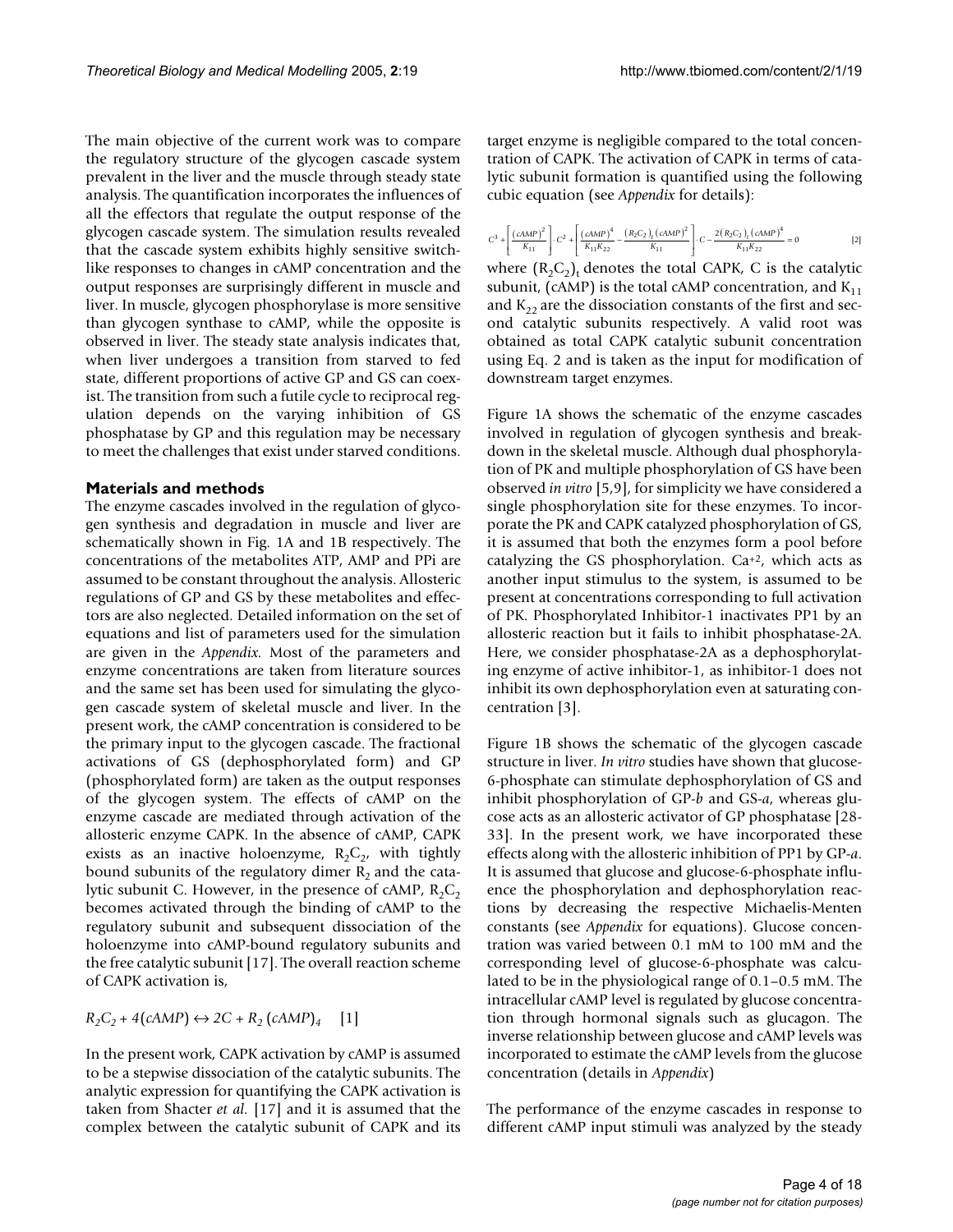state operating equation from the classic work of Goldbeter and Koshland [14]. For illustrative purposes, we present the following cubic equation, which quantifies the fractional activation inhibitor-1 (Fig. [1](#page-2-0)A) by taking all (Michaelis-Menten) complexes of a cascade into account:

$$
\begin{aligned} &\left(1-\frac{k_1C}{k_2\left(P^2\right)_t}\right)f_1^3+\left[\left(\frac{K_{m1}}{l_t}+\frac{K_{m2}}{l_t}\frac{k_1C}{k_2\left(P^2\right)_t}\right)+\left(1-\frac{k_1C}{k_2\left(P^2\right)_t}\right)\frac{K_{m1}}{l_t}+\frac{C}{l_t}+\frac{k_1C}{k_2l_t}-1\right]\right]f_1^2\\ &+\frac{K_{m1}}{l_t}\left[\left(\frac{K_{m1}}{l_t}+\frac{K_{m2}}{l_t}\frac{k_1C}{k_2\left(P^2\right)_t}\right)+\left(\frac{k_1C}{k_2\left(P^2\right)_t}-2\right)+\left(\frac{C}{l_t}+\frac{k_1C}{k_2\left(P^2\right)_t}\right)\right]f_1-\left(\frac{K_{m1}}{l_t}\right)^2=0\end{aligned} \tag{3}
$$

where  $f_1 = I/I_t$ ,  $I_t$  is the total inhibitor concentration,  $(PP2)_t$  is the total phosphatase-2A and other terms are as given in Fig. [1](#page-2-0)A. From the constraint  $0 \le f_1 < 1$ , a valid root was obtained as a fractional unmodified inhibitor using Eq. 3. The fractional phosphorylated inhibitor (i.e.  $I_p/I_t$ ) can then be obtained from the following relationship,

$$
\frac{I_p}{I_t} = 1 - f_1 \left[ 1 + \left( \frac{\frac{C}{I_t} + \frac{k_1 C}{k_2 I_t}}{\frac{K_{m1}}{I_t} + f_1} \right) \right]
$$
 [4]

The operating equation for the allosteric interaction of PP1 with inhibitor-1 and phosphorylase is taken from our earlier work [34]. The following quadratic equation was used to simulate the allosteric inhibition of muscle PP1 by phosphorylated inhibitor-1, given by

$$
I_p + PP1 \xleftarrow{K_d} PP1.I_p,
$$

where *PP1.I<sub>p</sub>* is inactive *PP1* and  $K_d$  is the dissociation constant:

$$
\left[\frac{(PP1)_t}{K_d}\right] f_3^2 - \left[\frac{(PP1)_t}{K_d} + 1 + \frac{(f_1 * I_t)}{K_d}\right] f_3 + \left[\frac{(f_1 * I_t)}{K_d}\right] = 0
$$
 [5]

where  $(PP1)_t$  is the total PP1 and  $f_3$  is the fractional inactivated PP1 (i.e., (*PP1.Ip*)/(*PP1*)*<sup>t</sup>* ). The fractional free (active) species of PP1 (i.e.,  $f_4 = (PP1)/(PP1)_t$ ) can be estimated by  $f_4 = 1 - f_3$ .

In the present work, the cascade-connecting complexes are neglected. For example, complexes of PK with GP-*b* and PK with GS-*a* are neglected in the total PK balance (details in *Appendix*). The steady state operating equation for individual covalent modification cycles and allosteric interaction were sequentially connected to evaluate the output response of the cascade structure i.e. fractional modification of GP and GS to the primary input stimulus, cAMP in muscle and glucose in liver (details in *Appendix*). These equations were solved simultaneously using Matlab (The Mathworks Inc. USA) to obtain dose-response curves for fractional steady state activation of all the component enzymes at various input stimulus levels. Since most of the parameters are taken from different experimental reports, we performed the sensitivity analysis on the complete data set. To assess the sensitivity to variations in individual parameters, each parameter was varied over a 10 fold while holding all the other parameters constant.

#### **Results**

The steady state model was used to obtain dose-response curves for the fractional activations of the component enzymes in glycogen synthesis and degradation. Figure [2A](#page-6-0) shows the fractional modification of GP, GS, PK, CAPK and inhibitor-1 at various concentration of cAMP in skeletal muscle. The dose-response curves show an increase in signal amplification and sensitivity as the signal propagates down the cascade. The fractional activation of CAPK at various concentrations of cAMP (curve 'e' Fig. [2A](#page-6-0)) shows a response curve with an apparent Hill coefficient

 $(\eta_H^{App})$  of 1.12 and the simulated results are in agreement with *in vitro* experimental studies reported by Beavo *et al.* [35]. The fractional modifications of GP and GS demonstrate ultrasensitivity with apparent Hill coefficients of 34 and 7.3 respectively (Fig. [2](#page-6-0)A). Previous experimental and theoretical studies by Edstrom and coworkers on the glycogen phosphorylase cascade reported a Hill coefficient of 2.3 in the absence of inhibitor-1 action in muscle [24]. In subsequent work, they observed that the phosphorylase cascade exhibits greater sensitivity in the presence of phosphatase inhibitor [25]. To assess the contribution of individual parameters on the output response of the system, we carried out the sensitivity analysis on the parameter set. The results indicate that the sensitivities of GP and GS display switch-like outputs in response to variation over a wide range of parameters (Table [1\)](#page-5-0). Further, it can be noted that the sensitivity of the GP response is always greater than that of GS in skeletal muscle irrespective of the range considered for the parameter set. Our simulated results show that, in the absence of PP1 inhibition by inhibitor-1, the steepness of the dose-response curves and signal amplification decreased (see Fig. [2](#page-6-0)B). The fractional activations of GP and GS show apparent Hill coefficients of 3.8 and 1.9 respectively, as compared to a highly sensitive response in the presence of inhibitor action. This demonstrates that inhibitor ultrasensitivity plays a major role in imparting sensitivity to the GP and GS responses in muscle.

The analysis was extended to the glycogen cascade system in liver. The coordinated changes in the phosphorylation of PK, GP and GS are under the influence of cAMP, glucose and glucose-6-phosphate concentrations (Fig. [1B](#page-2-0)). Figure 3 shows the predicted performance of the glycogen cascade system in liver at different concentration of glucose, glucose-6-phosphate and cAMP. The results are surprisingly different from those obtained in muscle. Figure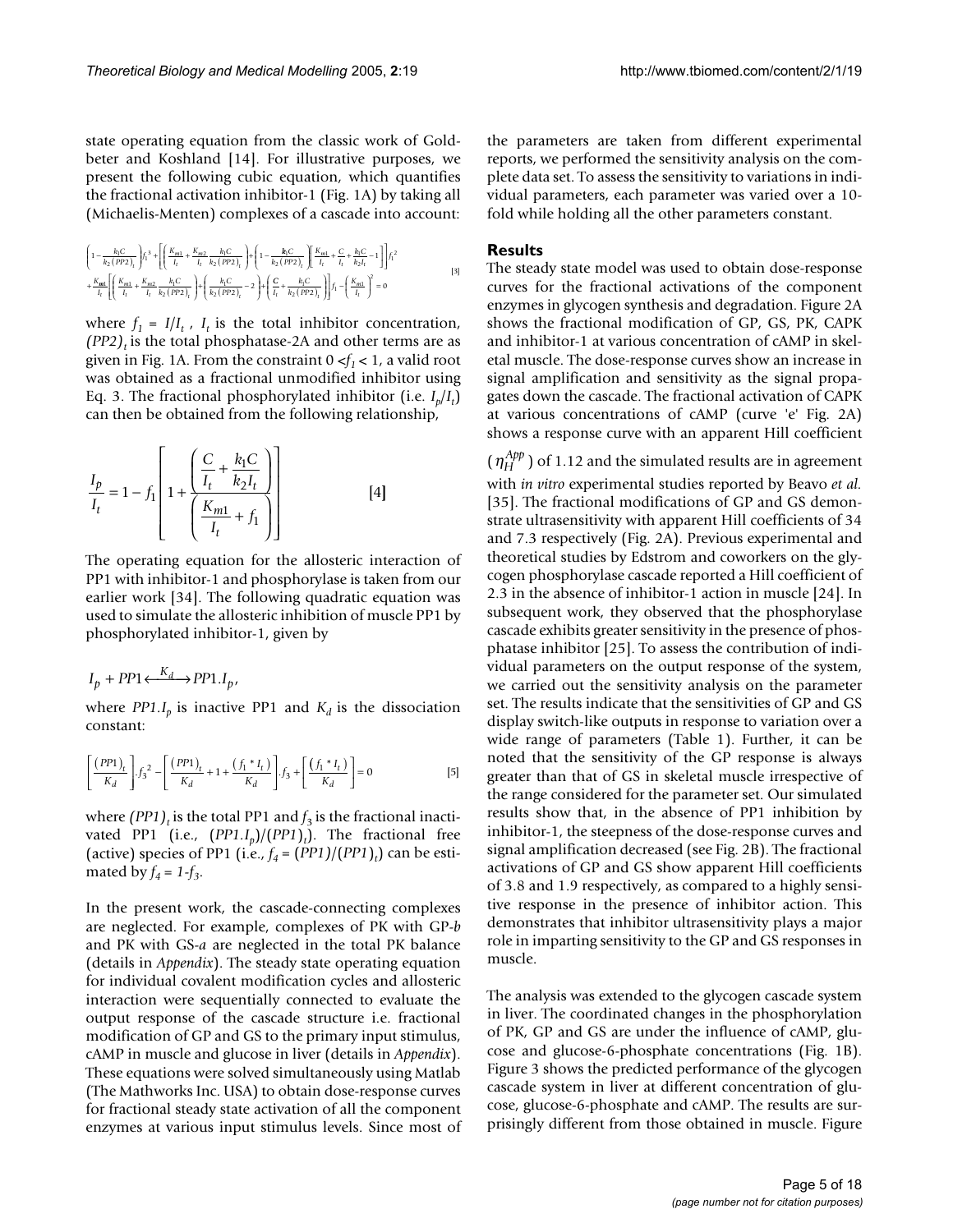<span id="page-5-0"></span>**Table 1: Parametric sensitivity analysis for the glycogen cascade system. The term 'standard' indicates the parameter set used for simulation in this work and the value is indicated in parenthesis. These parameters were varied over a wide range to assess the sensitivity of the response. The star symbol indicates that the output response of a particular enzyme did not reach full activation.**

| Sensitivity analysis for glycogen cascade system of skeletal muscle |                                       |                     |                                                        |                                                           |               |                     |
|---------------------------------------------------------------------|---------------------------------------|---------------------|--------------------------------------------------------|-----------------------------------------------------------|---------------|---------------------|
| S. No.                                                              | <b>Parameter</b><br>(standard set)    | <b>Varied Range</b> | Apparent Hill coefficient (Standard) to cAMP levels    |                                                           |               |                     |
|                                                                     |                                       |                     | GP (33)                                                | GS(6.4)                                                   | <b>PK (7)</b> | Inhibitor - I (1.4) |
| Rate constants (sec-1)                                              |                                       |                     |                                                        |                                                           |               |                     |
| $\mathbf{I}$                                                        | kl $(1.4)$                            | $0.14 - 14$         | $12.2 - 48$                                            | $2.4 - 17.8$                                              | $13 - 3.6$    | $1.3 - 1.3$         |
| $\overline{2}$                                                      | k2(0.01)                              | $0.001 - 0.1$       | $48 - 12.2$                                            | $17.8 - 2.4$                                              | $3.6 - 13.9$  | $1.3 - 1.34$        |
| 3                                                                   | k3 (20)                               | $2 - 200$           | $48 - 12.3$                                            | $16.2 - 2.5$                                              | $3.6 - 13.9$  | $1.34 - 1.34$       |
| 4                                                                   | k4 (5)                                | $0.5 - 50$          | $12.3 - 48$                                            | $2.5 - 16.2$                                              | $13.9 - 3.6$  | $1.34 - 1.34$       |
| 5                                                                   | k5 (20)                               | $2 - 200$           | $48.7 - 12.2$                                          | $6.4 - 6.4$                                               | $7 - 7$       | $1.34 - 1.34$       |
| 6                                                                   | k6 (5)                                | $0.5 - 50$          | $12.2 - 48.7$                                          | $6.4 - 6.4$                                               | $7 - 7$       | $1.34 - 1.34$       |
| 7                                                                   | k7 (20)                               | $2 - 200$           | $33.8 - 33$                                            | $17.7 - 2.4$                                              | $7 - 7$       | $1.34 - 1.34$       |
| 8                                                                   | k8 (0.05)                             | $0.005 - 0.5$       | $33.8 - 33$                                            | $2.4 - 17.7$                                              | $7 - 7$       | $1.34 - 1.34$       |
|                                                                     | Michaelis-Menten Constants ( $\mu$ M) |                     |                                                        |                                                           |               |                     |
| 9                                                                   | Kml(5)                                | $0.5 - 50$          | $49 - 13.6$                                            | $11.6 - 2.7$                                              | $5.9 - 12.9$  | $1.85 - 1.2$        |
| 10                                                                  | Km2(0.7)                              | $0.07 - 70$         | $40.5 - 27$                                            | $3.9 - 19.4$                                              | $18 - 2.6$    | $1.85 - 1.1$        |
| П                                                                   | Km3(0.4)                              | $0.04 - 4$          | $32 - 42.5$                                            | $6 - 9$                                                   | $11.9 - 3.1$  | $1.34 - 1.34$       |
| $\overline{2}$                                                      | Km4 (1.1)                             | $0.11 - 11$         | $48.9 - 12$                                            | $16.3 - 2.5$                                              | $11.4 - 8.8$  | $1.34 - 1.34$       |
| 13                                                                  | Km5 (10)                              | $1 - 100$           | $57.9 - 25$                                            | $6.4 - 6.4$                                               | $7 - 7$       | $1.34 - 1.34$       |
| 14                                                                  | Km6(5)                                | $0.5 - 50$          | $55 - 11.5$                                            | $6.4 - 6.4$                                               | $7 - 7$       | $1.34 - 1.34$       |
| 15                                                                  | Km7(15)                               | $1.5 - 150$         | $33.8 - 33.8$                                          | $3.8 - 16$                                                | $7 - 7$       | $1.34 - 1.34$       |
| 16                                                                  | Km8(0.12)                             | $0.012 - 1.2$       | $33.8 - 33.8$                                          | $3 - 7.8$                                                 | $7 - 7$       | $1.34 - 1.34$       |
|                                                                     |                                       |                     |                                                        | Sensitivity analysis for glycogen cascade system of Liver |               |                     |
| S. No.                                                              | Parameter<br>(standard set)           | <b>Varied Range</b> | Apparent Hill coefficient (Standard) to glucose levels |                                                           |               |                     |
|                                                                     |                                       |                     | GP (6.3)                                               | GS (13.6)                                                 | PK (1.6)      |                     |
| Rate constants (sec-1)                                              |                                       |                     |                                                        |                                                           |               |                     |
| J.                                                                  | k3 (20)                               | $2 - 200$           | $6 - 6$                                                | $13.7 - 14$                                               | $* - 2.9$     | ----                |
| $\overline{2}$                                                      | k4 (5)                                | $0.5 - 50$          | $6 - 6$                                                | $14 - 13.7$                                               | $* - 2.9$     | ----                |
| 3                                                                   | k5 (20)                               | $2 - 200$           | $5.3 - 5.4$                                            | $21 - 14.1$                                               | $1.6 - 1.6$   | ----                |
| 4                                                                   | k6 (5)                                | $0.5 - 50$          | $5.4 - 5.4$                                            | $ 4.1 - 2 $                                               | $1.6 - 1.6$   | ----                |
| 5                                                                   | k7 (20)                               | $2 - 200$           | $6.3 - 6.3$                                            | $13 - 20.1$                                               | $1.6 - 1.6$   | ----                |
| 6                                                                   | k8 (4)                                | $0.4 - 40$          | $6.3 - 6.3$                                            | $20.1 - 13$                                               | $1.6 - 1.6$   | ----                |
|                                                                     | Michaelis-Menten Constants ( $\mu$ M) |                     |                                                        |                                                           |               |                     |
| 7                                                                   | Km3(0.4)                              | $0.04 - 4$          | $6.3 - 6.2$                                            | $13.6 - 13.4$                                             | $4 - *$       |                     |
| 8                                                                   | Km4 (1.1)                             | $0.11 - 11$         | $10.6 - 5.4$                                           | $14.5 - 13.8$                                             | $* - 2.9$     |                     |
| 9.                                                                  | Km <sub>5</sub> (10)                  | $1 - 100$           | $11.2 - 5$                                             | $12.2 - 18.7$                                             | $1.6 - 1.6$   | ----                |
| 10                                                                  | Km6(5)                                | $0.5 - 50$          | $8 - 3.8$                                              | $27 - 11.3$                                               | $1.6 - 1.6$   | ----                |
| Ш                                                                   | Km7 (15)                              | $1.5 - 150$         | $6.3 - 6.3$                                            | $20.5 - 13$                                               | $1.6 - 1.6$   | ----                |
| 12                                                                  | Km8(0.12)                             | $0.012 - 1.2$       | $6.3 - 6.3$                                            | $13.9 - 12.3$                                             | $1.6 - 1.6$   |                     |
|                                                                     |                                       |                     |                                                        |                                                           |               |                     |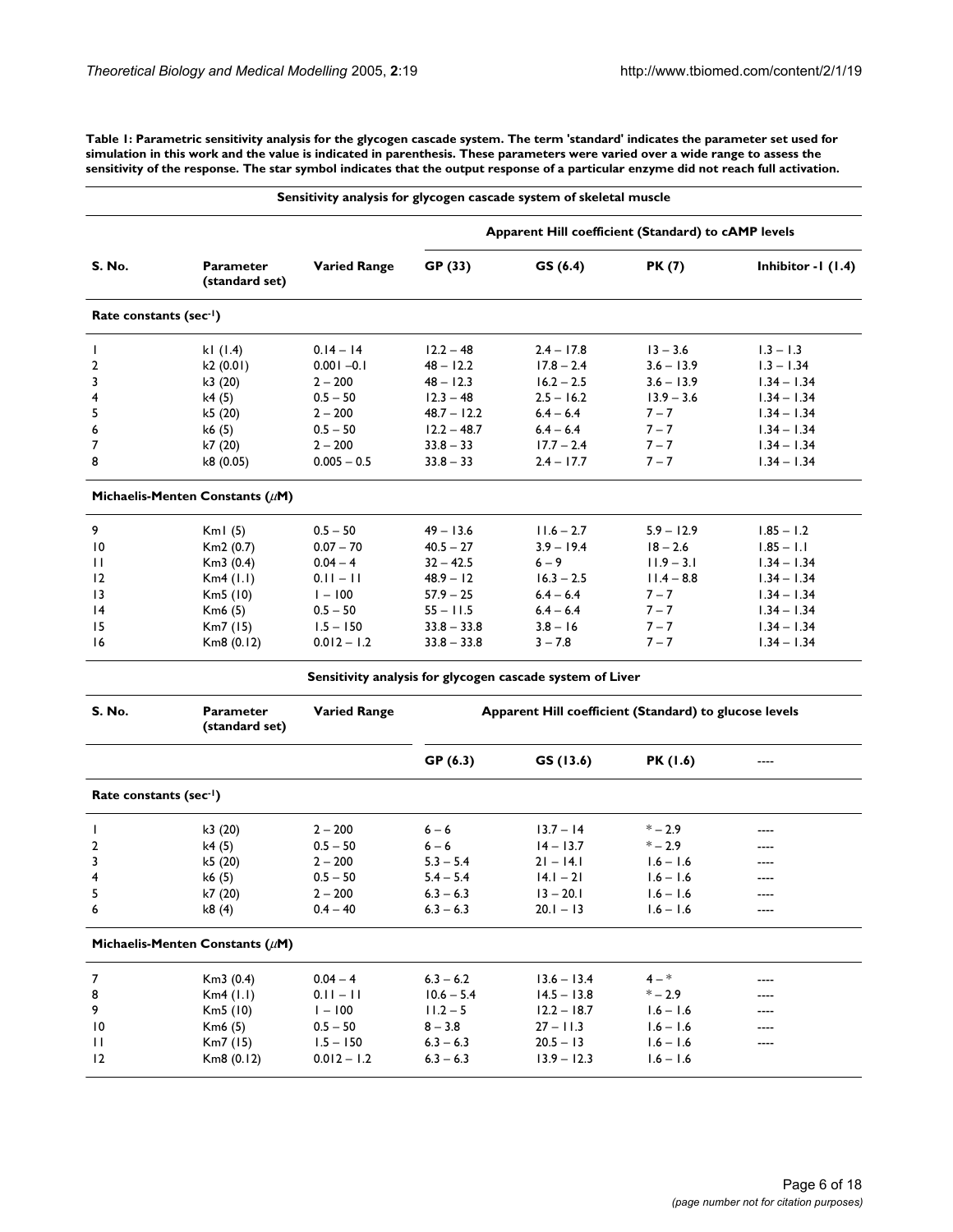<span id="page-6-0"></span>



**Predicted dose-response curves in case of skeletal muscle**. The star symbol (\*) represents the experimental data from Beavo *et al.* [35]. (A) Dose-response curves in the presence of inhibition of PP1 by inhibitor-1. The sensitivity of the fractional dose-response curve of glycogen synthase (curve a, Apparent Hill coefficient  $~\eta_{H}^{App}$  ~6.4), glycogen phosphorylase (curve b,  $\eta_H^{App}$  ~33.8), phosphorylase kinase (curve c,  $\eta_H^{App}$  ~7), inhibitor-1 (curve d,  $\eta_H^{App}$  ~1.3), CAPK activation (curve e,  $\eta^{App}_{H}$  ~1.12). (B) Dose-response curves in absence of inhibition of PP1 by inhibitor-1. The sensitivity fractional dose-response curve of Glycogen synthase (curve a,  $~\eta_{H}^{App}$  ~1.2); Glycogen phosphorylase (curve b,  $~\eta_{H}^{App}$  ~3.8); Phosphorylase kinase (curve c,  $\eta_H^{App}$  ~0.8); Inhibitor-1 (curve d:  $\eta_H^{App}$  ~1.3); CAPK activation (curve e,  $\eta_H^{App}$  ~1.12).

3A shows that the fractional activation of GS exhibits a steeper response with an apparent Hill coefficient of 13.6, while GP demonstrates a response with an apparent Hill coefficient of 6.3 with respect to glucose. The response sensitivity of GS was found to be highly dependent on the GP-*a* concentration. This result is seems to be in agreement with a recent study showing that hepatic glycogen synthesis and glycogen synthase activity is highly sensitive to phosphorylase activity [36]. Because of the stronger binding between GP-*a* and GS phosphatase, GS becomes activated only when the GP-*a* levels drop below 1%. This inverse switching between the inactivation of GP and activation of GS occurs at a glucose concentration of  $\sim$ 10 mM. This result is in agreement with the experimental observation that GS becomes activated once GP-*a* inhibition of GS phosphatase becomes negligible, and this shift in activity occurs after meals when the glucose concentration rises above 10 mM [10,37]. Sensitivity analysis of the parameter set indicated that the fractional modifications of GS and GP to glucose levels display switch-like outputs (Table [1](#page-5-0)). It was noted that the sensitivity of the GS response is always greater than that of GP in liver irrespective of the range considered for the parameter set. The simulated dose-response curves for fractional activation of GP-*a* and GS-*a* at various concentrations of cAMP also show an ultrasensitive response. The threshold concentration of cAMP required to activate GP and inactivate GS is higher in liver ( $\sim$ 1 nM) than in muscle ( $\sim$ 0.01 nM). The dose-response curve for fractional modification of the enzymes with respect to glucose-6-phosphate demonstrates that the switching between GP and GS occurs at 20  $\mu$ M with an ultrasensitive response (Fig. 3C). Our result is consistent with earlier observations showing an inverse correlation between the activity of GP-*a* and the concentration of glucose-6-phosphate [33]. Similarly, a direct correlation exists between GS-*a* levels and glucose-6-phosphate concentration. The threshold activation of phosphorylase and glycogen synthase is shown explicitly in Fig. 3D by plotting the active fraction of synthase against the active fraction of phosphorylase. GS is activated only when GP is mostly inactive, demonstrating the inverse relationship between the activities of the two enzymes.

The inhibition of GS phosphatase by GP-*a* depends on glycogen concentration in liver and it has been shown that a minimal concentration of glycogen is essential for this inhibition [38,39]. To simulate the fasted or glycogen depleted state in liver, the steady state analysis was repeated with the inhibition constant of GP-*a* reduced. The simulated results (Fig 4) show that, at a 1000 fold decrease (Kd value of 2  $\mu$ M) in the inhibition of GS phosphatase by GP-*a*, the liver may have appreciable amounts (about 50%) of both GP-*a* and GS-*a* at 4 to 9 mM glucose. This result is in agreement with the experimental observation reported by Massillon *et al.* [38]. We observe that this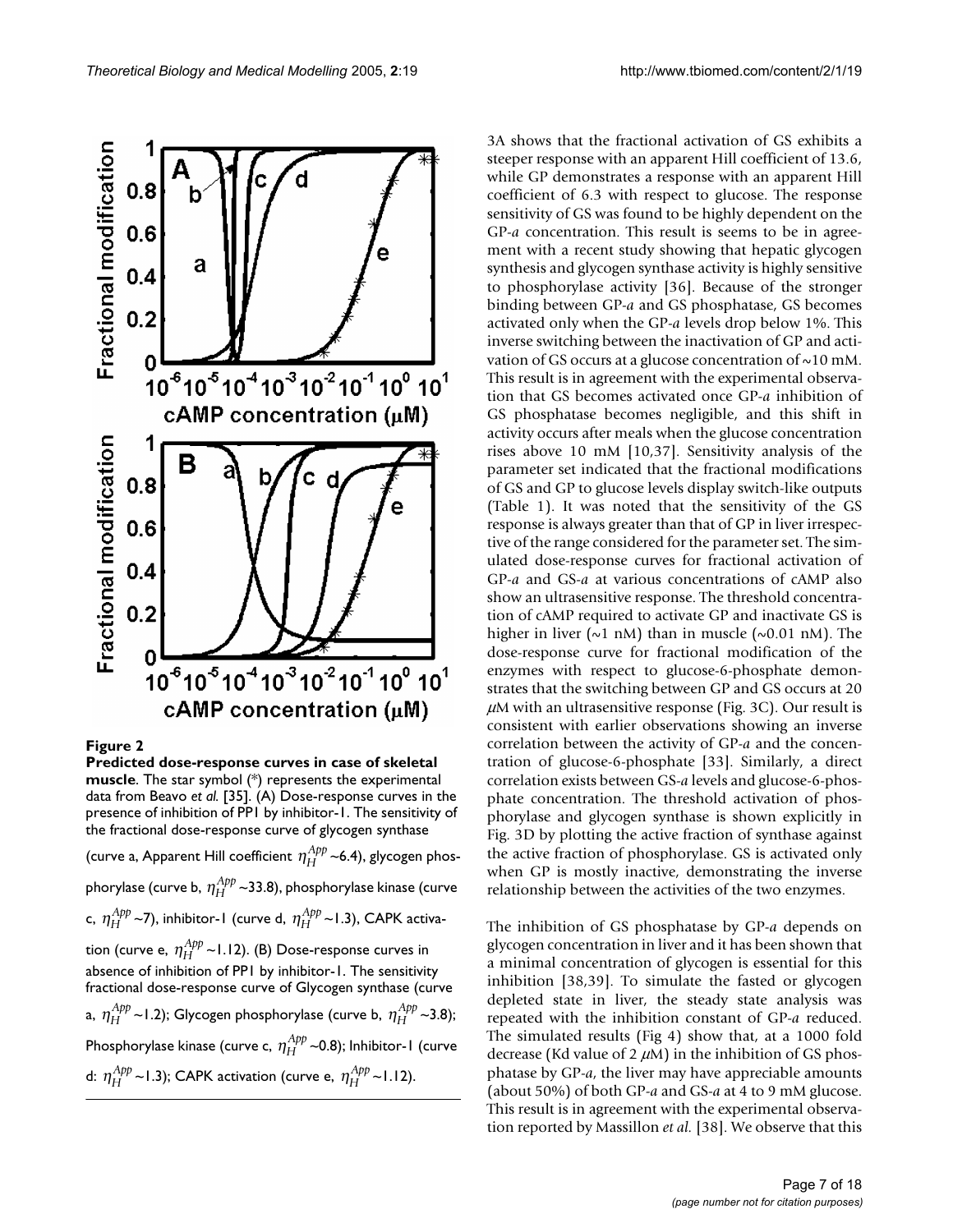

# Simulated results of glycogen cascade system in liver, incorpor *a***Figure 3** ating glycogen synthase phosphatase inhibition by phosphorylase-

**Simulated results of glycogen cascade system in liver, incorporating glycogen synthase phosphatase inhibition by phosphorylase-***a*. (A) Fractional modification of enzymes at various concentration of glucose. The sensitivity of the fractional dose-response curve of glycogen synthase (curve a,  $\eta_H^{App}$  ~13.6), phosphorylase (curve b,  $\eta_H^{App}$  ~6.3), phosphorylase kinase (curve c,  $\eta_H^{App}$  ~1.6), CAPK (curve d,  $\eta_H^{App}$  ~1.12). (B) Fractional modification of enzymes at various concentrations of cAMP. The sensitivity of fractional dose-response curve of glycogen synthase (curve a,  $\eta_H^{App}$  ~6.8), phosphorylase (curve b,  $\eta_H^{App}$  ~3.2), phosphorylase kinase (curve c,  $\eta_H^{App}$  ~1.6), CAPK (curve d,  $\eta_H^{App}$  ~1.12). (C) Fractional modification of enzymes at various concentrations of glucose-6-phosphate. The sensitivity of the fractional dose-response curve of glycogen synthase (curve a,  $~\eta_H^{App}$  ~14.2) and phosphorylase (curve b,  $~\eta_H^{App}$  ~6.4). (D) Fractional modification of phosphorylase as a function of glycogen synthase demonstrating reciprocal regulation. The dissociation constant (Kd) of phosphorylase-a binding to glycogen synthase phosphatase is taken as 0.002  $\mu$ M.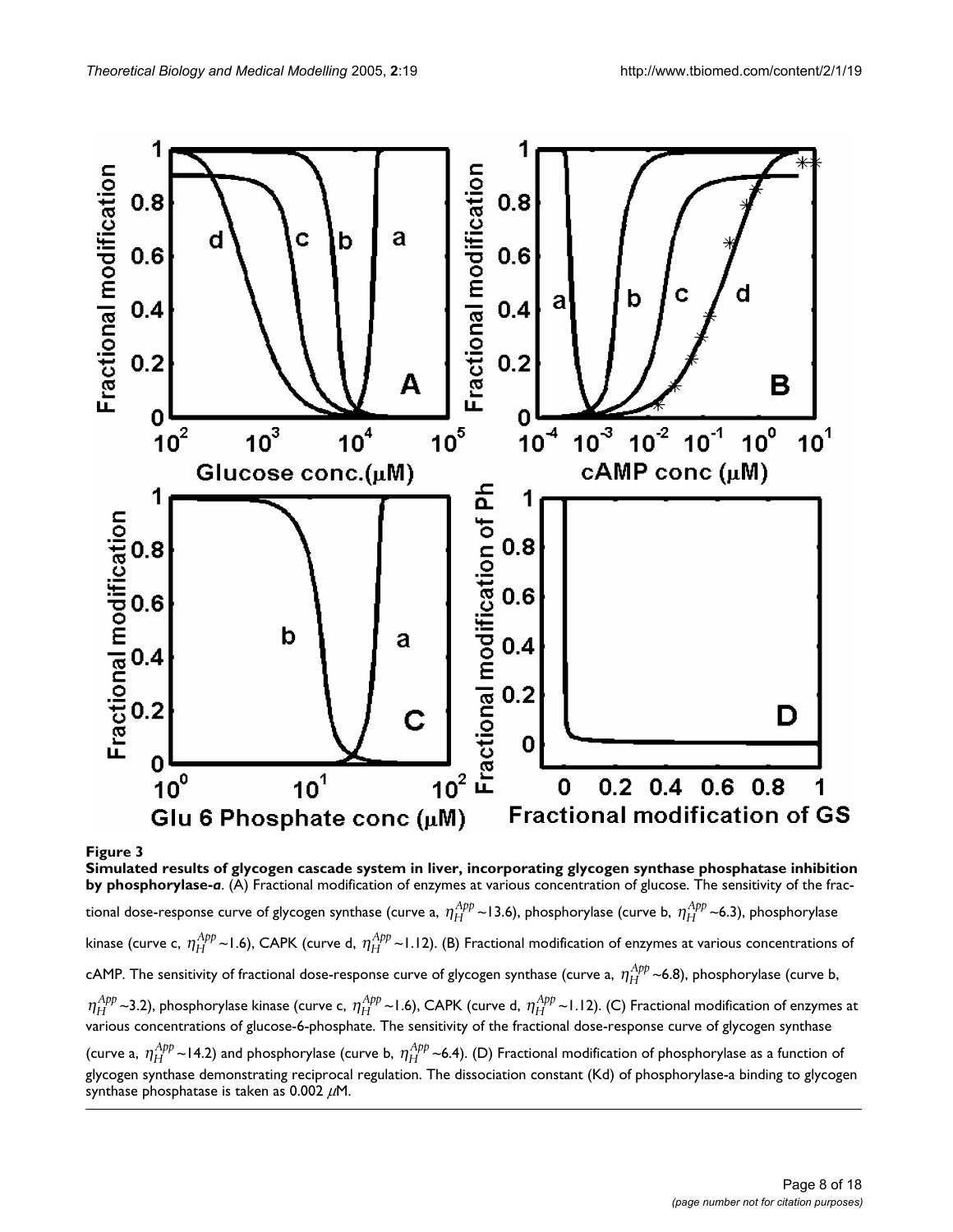

#### $$

**Simulated results of glycogen cascade system in liver under starved conditions**. (A) Fractional modification of enzymes at various concentrations of glucose. The sensitivity of the fractional dose-response curve of glycogen synthase (curve a,  $\eta_{H}^{\alpha\mu\rho}$  ~10.4), phosphorylase (curve b,  $\eta_{H}^{\alpha\mu\rho}$  ~6.2), phosphorylase kinase (curve c,  $\eta_{H}^{\alpha\mu\rho}$  ~1.6), CAPK (curve d,  $\eta_{H}^{\alpha\mu\rho}$  ~1.12) (B) Fractional modification of enzymes at various concentrations of cAMP. The sensitivity of the fractional dose-response curve of glycogen synthase (curve a,  $\eta_H^{App}$  ~5.2), phosphorylase (curve b,  $\eta_H^{App}$  ~3.1), phosphorylase kinase (curve c,  $\eta_H^{App}$  ~1.6), CAPK (curve d,  $\eta_H^{App}$  ~1.12) (C) Fractional modification of enzymes at various concentrations of glucose-6-phosphate. The sensitivity of the fractional dose-response curve of glycogen synthase (curve a,  $\eta_H^{App}$  ~10.5) and phosphorylase (curve b,  $\eta_H^{App}$  ~6.4). (D) Fractional modification of phosphorylase as function of glycogen synthase. The dissociation constant (Kd) of phosphorylase-*a* binding to glycogen synthase phosphatase is taken as 2 µM (~1000 fold higher Kd than used to simulate results shown in Fig 3). Appreciable amounts of both glycogen synthase and phosphorylase exist in such a fasted state.  $\eta_H^{App}$  ~10.4), phosphorylase (curve b,  $\eta_H^{App}$  ~6.2), phosphorylase kinase (curve c,  $\eta_H^{App}$  ~1.6), CAPK (curve d,  $\eta_H^{App}$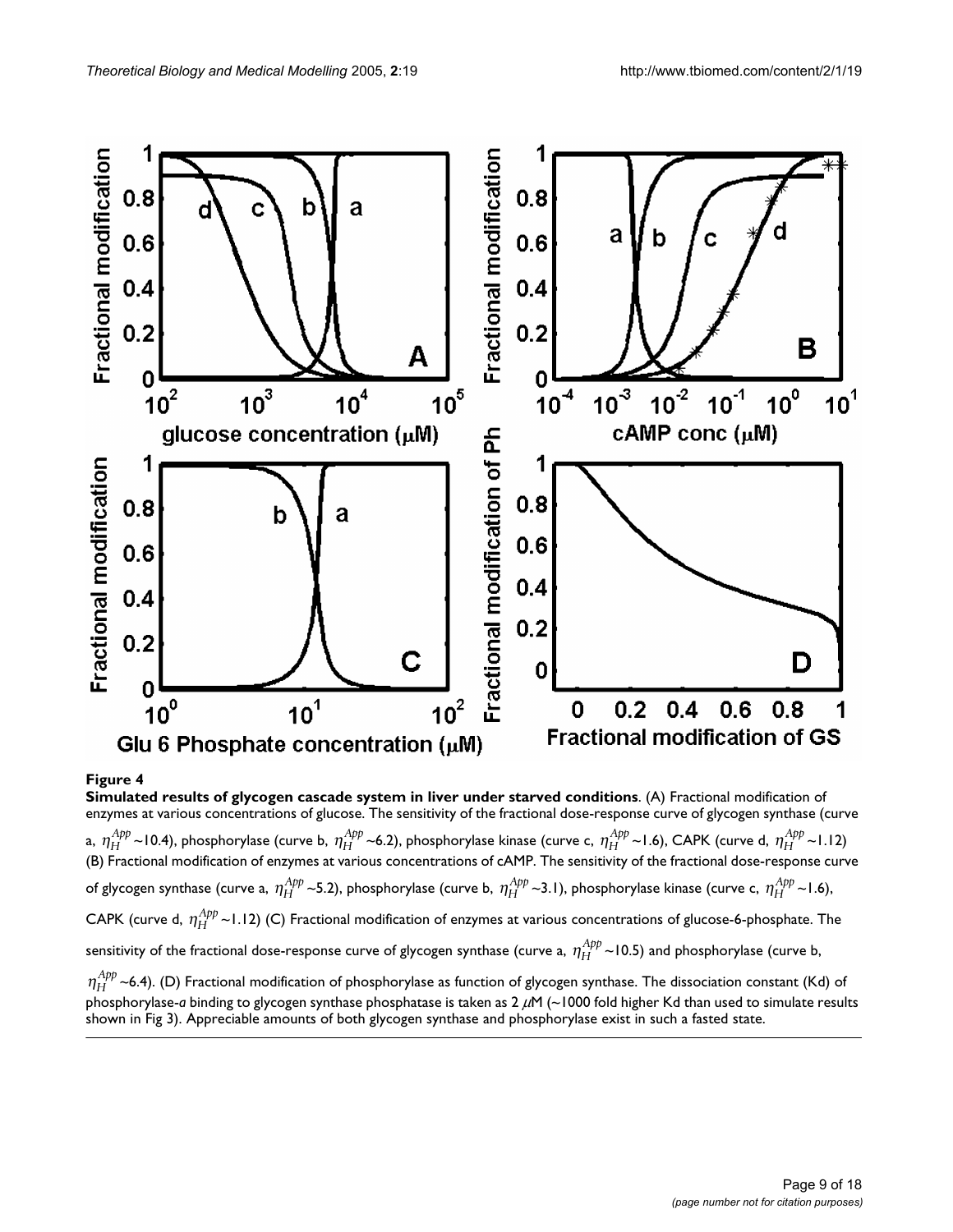

Figure 5

**Variable fractional levels of active phosphorylase-a and synthase-a in the liver under fasted (glycogen depletion) state**. The dissociation constant of phosphorylase-a binding to glycogen synthase phosphatase was varied from 0.002  $\mu$ M to no-inhibition (very high Kd), to simulate the metabolic transition from fasted to fed state. The values of dissociation constants (Kd) used are, curve a: 0.002  $\mu$ M; curve b, 0.2  $\mu$ M; curve c, 2  $\mu$ M; curve d, 5  $\mu$ M; curve e, 10  $\mu$ M; curve f, 20  $\mu$ M; curve g, very high dissociation constant  $(-10<sup>6</sup>)$ . The active fraction of glycogen synthase and phosphorylase coexist in liver in the no-inhibition state (starved condition), while simultaneous activation of phosphorylase and inactivation of synthase is seen in liver in the fed state. The fractional active form of glycogen synthase and phosphorylase varies over a wide range between these operations.

decrease in the steepness of the GS response curve is due to reduction in the phosphatase inhibition by GP-*a*. A decrease of similar extent in the ultrasensitivity of the GS response was observed with respect to cAMP and glucose-6-phosphate (see Fig. 4B and 4C). Furthermore, plotting the active fraction of GP as a function of the active fraction of GS demonstrates the absence of reciprocal regulation in the fed state (Fig. 4D).

The exact percentage reduction in the inhibition of GS phosphatase by GP-*a* is unknown. When liver undergoes a metabolic shift from completely starved to fed state, the inhibition of GS phosphatase can vary over a wide range. This was simulated by changing the inhibition constant (Kd) of GS phosphatase from 0.002  $\mu$ M to a very high Kd value to represent no inhibition. These results are shown in Fig. 5 as a plot of the active fraction of GP against the active fraction of GS at different inhibitor constants. In the complete absence of inhibition, both GS and GP exist in

100% active states indicating a futile cycle (curve 'g' Fig. 5). In such a state, the cells would not accumulate glycogen due to continuous glycogenolysis by GP-*a*. In the fed state, i.e. in the presence of appreciable amounts of glycogen in the liver, the inhibition of GS phosphatase by GP*a* is high and a reciprocal regulation of GP and GS activity is observed (curve a, Fig. 5). Different proportions of active fractions of GP-*a* and GS-*a* can coexist when conditions change from starved to fed state, owing to varying net glycogen concentrations in the liver (curves b-f, Fig. 5).

#### **Discussion**

The coordinated regulation of glycogenolysis and glycogenesis in the liver and the skeletal muscle is dependent on a network of interacting enzymes and effectors that determine the fractional activation of GP and GS [3-6,9- 12]. In the present work, the cascades involved in the regulation of glycogen synthesis and breakdown were analyzed at steady state to gain an insight into the inherent design principle of the regulatory cascades existing in muscle and liver. Using experimental data from the literature for rate and Michaelis-Menten constants, the simulation results revealed that, in muscle, the response of GP to cAMP input is more highly sensitive ( $\eta_H^{App} \sim 34$ ) than that of GS ( $\eta_H^{App} \sim 6.5$ ), whereas in the liver, the GS sensitivities to glucose  $(\eta_H^{App} \sim 13.6)$  and cAMP  $(\eta_H^{App} \sim 6.8)$  are high compared to that of GP  $(\eta_H^{App} \sim 6.3$  for glucose and  $\eta_H^{App} \sim 3.2$  for cAMP). The sensitivity analysis indicated that this differential performance of GS and GP in liver and muscle is due to the presence of a distinctive regulatory design and not to selection of a particular parameter set. CAPK-activated inhibitor-1 inhibits PP1, which is a major dephosphorylating enzyme in muscle, whereas GP*a* inhibits GS phosphatase in liver, representing this distinctive design. The simulation results indicate that the response sensitivity of GS with respect to glucose and cAMP is highly dependent on the GP concentration in liver. Similarly, the sensitivities of the PK, GP and GS responses are dependent on inhibitor-1 concentration in muscle. The ultrasensitive response of these enzymes may be attributed to the known system-level mechanisms, namely, multistep ultrasensitivity due to cAMP, inhibitor ultrasensitivity due to phosphatase inhibitor and zero order effects due to the pyramidal relationship in enzyme component concentrations. However, the significance of this switch-like response of GP in muscle and GS in liver is unclear. It can be argued that glycogen breakdown in muscle has to be sensitive to the second messenger cAMP in order to meet the urgent requirement for glucose during exercise or the fight and flee response. Similarly,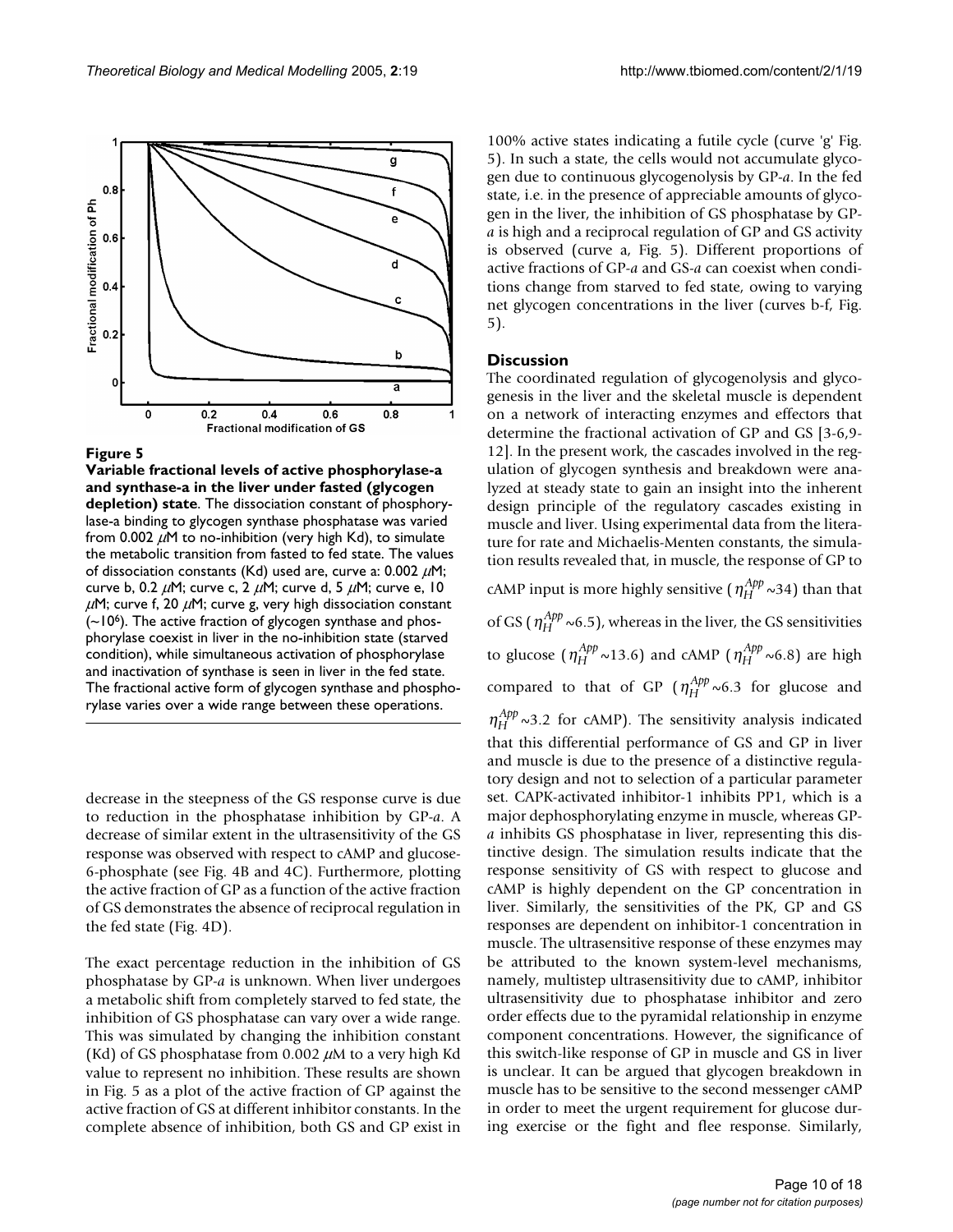glycogen synthesis in liver has to be sensitive to blood glucose concentration, so that GS can start synthesizing glycogen whenever the blood glucose concentration increases beyond a toxic level.

In muscle, the ultrasensitive response of GP can be directly attributed to the presence of zero order effects (GP concentration about  $\sim$ 70  $\mu$ M) and compounded by the inhibitor ultrasensitivity imparted by inhibitor-1. Such a direct effect is not observed in GS owing to its minimal zero order effects (GS concentration about  $\sim$ 3  $\mu$ M). The primary stimulus, cAMP, not only increases the phosphorylation of PK, GP and GS, but also indirectly decreases their dephosphorylation through inhibitor-1. In liver, the ultrasensitive response of GS can be attributed mainly to the inhibitor ultrasensitivity caused by GP on the GS modification cycle. In this case, the zero order effect actually resides in the GP cascade, which transmits it to the GS cycle by inhibiting the dephosphorylation reaction. Furthermore, the stimulatory effect of glucose on dephosphorylation of GP-*a*, the inhibitory effect of glucose-6 phosphate on phosphorylation of GP-*b* and GS-*a*, and the stimulation of GS dephosphorylation by glucose-6-phosphate, enhance the sensitivity of GS. Thus, the ultrasensitivity of GS in liver is brought about by the combined action of the multistep effects of cAMP, the inhibition of GS phosphatase by active GP and the influence of glucose and glucose-6-phosphate concentration.

It is noteworthy that the simultaneous activation and deactivation of GP and GS respectively in muscle and liver results in reciprocal regulation of these enzymes by the primary stimulus. This reciprocal regulation, although identical in all tissues, still imparts a distinctive adaptive strategy in different cell types owing to subtle differences in the network. For example, the inhibition of GS phosphatase by GP in liver can compromise the reciprocal regulation in the absence of liver glycogen (i.e. starved state), while in muscle the reciprocal regulation cannot be compromised owing to an independent inhibitor-1. Our simulation of the glycogen cascade system under starved condition demonstrates that the sensitivity of GS reduces because of the reduction in inhibitor ultrasensitivity caused by GP. The percentage reduction in the inhibition of GS phosphatase is unknown. It is possible that when the liver undergoes a transition from starved to fed state, GS phosphatase can experience varying degrees of inhibition by GP. This results in a shift from a highly futile cycle with no inhibition to reciprocal regulation in the fed state. This causes GS to be always active, while GP is active only in the starved state in the presence of high glucose (see Fig. 5).

Hallenbeck and Walsh [[40\]](#page-16-0) observed that, if the quantity of phosphorylase sequestered in the glycogen particle compartment of rabbit muscle is taken into account, then the local concentration of GP can be very high (up to 2–5 mM). Furthermore, GP interaction with the glycogen particle is known to lower the Michaelis-Menten constants of PK and PP1, thus enhancing the zero order effects further [29,25]. Considering these observations, Meinke and Edstrom [25] estimated an apparent Hill coefficient of 51 for the activation of 3.5 mM phosphorylase. Our simulation results show that at 3.5 mM phosphorylase the system can actually show a highly ultrasensitive response with an apparent Hill coefficient as high as 200 (results not shown). This apparent Hill coefficient value is far higher than any known ultrasensitive system or any of the cooperative enzymes. Though the utility of such a highly sensitive response *in vivo* is unclear at present, various observations indicate that the multi-enzyme cascade system has the potential to exhibit higher sensitivity.

Signaling by hormones such as glucagon and epinephrine is known to elicit responses within a fraction of a second, incorporating amplification of the input signal and enhanced sensitivity to allosteric effectors [2,3,27,41]. It has also been shown, in the contraction of resting muscle, that GP-*b* is converted to GP-*a* within a second followed by immediate initiation of glycogenolysis [3]. Such rapid and sensitive responses are known to be the characteristic behavior of enzyme cascades with progressive increase in enzyme concentration down the cascade [2]. This effect can also be brought about by the opposing action of the same effector on modifying and demodifying enzymes [18] and the presence of a stoichiometric inhibitor [20]. It appears that living systems use these ultrasensitive regulatory mechanisms to coordinate multiple input signals, show varied responses to different signals, exhibit rapid responses at an invariably low stimulus concentration [2,3,27] and, most importantly, use negligible amount of cellular energy [42,43].

Theoretical quantification of a regulatory system as presented here reveals insights into system level properties. Ultrasensitivity, signal amplification, flexibility in operation and signal integration are all system level properties, and are not apparent in isolated components. These properties can be studied by connecting different functional units and defining the quantitative relationship between different components of a system. Our simulation results revealed that the switch-like responses of GP and GS in liver and muscle are comparable with that of the MAPK cascade in *Xenopus* oocytes [21]. At the metabolic level, GP and GS are also regulated by calcium levels and feedback loops constituted by effectors such as ATP, AMP, cAMP, glucose and glycogen [3-6,9-12]. Furthermore, GS and PK are known to have multiple phosphorylation sites [5,9]. Regulatory networks made up of multiple feedback loops and multiple phosphorylation cycles, as seen in the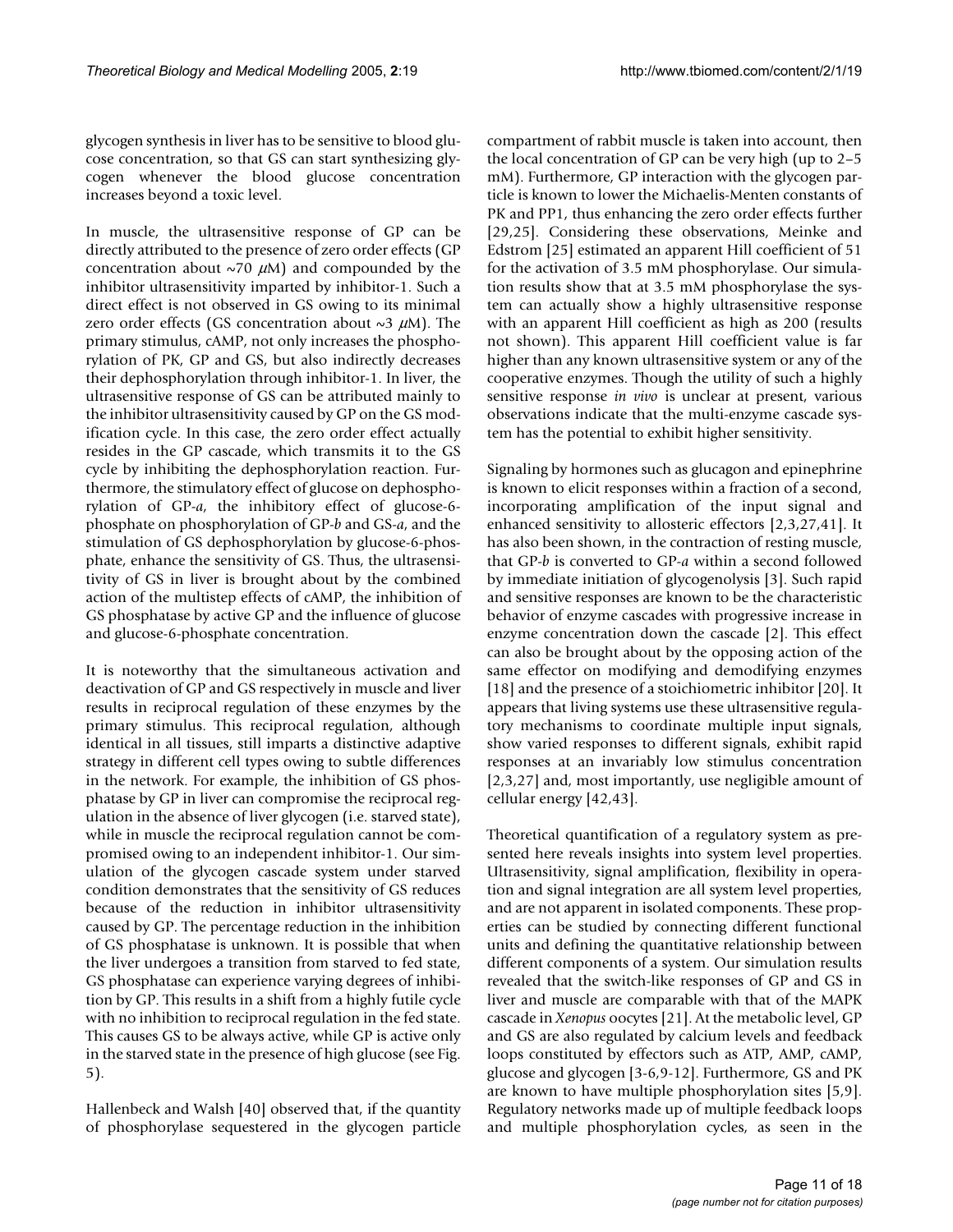activation of maturation-promoting factor and the MAP kinase cascade during oocyte maturation [44,45], can yield multiple steady state responses. Although we have not incorporated the overall regulatory network, our analysis suggests that the enhanced sensitivity observed in the glycogen cascade system may act as a selective pressure in evolution favoring tissue-specific adaptive strategies and compartmental regulatory modules.

#### **The abbreviations used are**

GP: Glycogen Phosphorylase;

GS: Glycogen Synthase;

cAMP: cyclic AMP;

PP1: Phosphoprotein Phosphatase-1;

PK: Phosphorylase Kinase;

CAPK: cAMP dependent Protein Kinase;

#### **Competing interests**

The author(s) declare that they have no competing interests.

#### **Authors' contributions**

VKM and KVV conceived and designed the experiments. VKM performed the experiments. VKM and KVV analyzed the data. VKM and KVV conceptualized the manuscript. All authors have read and approved the final manuscript.

#### **Appendix**

The following equations were solved in Matlab (The Mathworks Inc. USA) to obtain dose-response curves for fractional steady state activation of component enzymes at various cAMP levels. The steepness of these stimulus dose-response curves can be approximated using the Hill equation. The global output response (fractional modification of phosphorylase and glycogen synthase) can then be quantified in terms of apparent Hill coefficients and half saturation constants, with respect to the input stimulus concentration. Here, the half saturation constant is the amount of input stimulus required for 50% fractional modification of the corresponding protein kinase. Thus, the half saturation constant indicates a mid-point on the unmodified to modified kinase transition curve. The apparent Hill coefficient can also be calculated by estimating the primary input concentration required for 10% to 90% modification of the target enzyme by using the following equation:

$$
\eta_H^{App} = \frac{\log 81}{\log \left(\frac{I_{0.9}}{I_{0.1}}\right)} \tag{A1}
$$

where  $I_{0,1}$  and  $I_{0,9}$  are the input concentrations required

for 10% to 90% modification of target enzyme and  $\eta_H^{App}$ is the apparent Hill coefficient. In the following section we detail the solution strategy employed in simulations.

The following equations are derived for the glycogen cascade system schematically shown in Fig [1](#page-2-0).

#### *(I) Activation of cAMP dependent protein kinase (CAPK) by cAMP*

Two cAMP molecules bind to each R subunit of CAPK  $(R_2C_2)$  through an infinitely cooperative mechanism and this results in stepwise dissociation of the catalytic subunit [17]

$$
R_2C_2 + 2cAMP \xleftarrow{K_{11}} R_2C(cAMP)_2 + C
$$
 [A2]

$$
R_2C(cAMP)_2 + 2cAMP \xleftarrow{K_{22}} R_2C(cAMP)_4 + C
$$
 [A3]

where  $K_{11}$  and  $K_{22}$  are the dissociation constants and *C* is a catalytic subunit.

$$
K_{11} = \frac{[R_2C_2] [cAMP]^2}{[R_2C(cAMP)_2] [C]}
$$
 [A4]

$$
K_{22} = \frac{\left[R_2C(cAMP)_2\right]\left[cAMP\right]^2}{\left[R_2C(cAMP)_4\right]\left[C\right]}
$$
 [A5]

Mass balance on catalytic subunit yields

$$
[C_t] = 2[R_2C_2] + [R_2C(cAMP)_2] + [C] \quad [A6]
$$

But 
$$
[R_2C_2] = \frac{[R2C2]_t}{1 + \frac{[cAMP]^2}{K_{11}[C]} + \frac{[cAMP]^4}{K_{11}K_{22}[C]^2}}
$$
 [A7]

Using equations [A6] and [A7], we obtain a cubic equation for the active catalytic subunit *C*.

$$
C^3+\left[\frac{\left(c\Delta MP\right)^2}{K_{11}}\right]C^2+\left[\frac{\left(c\Delta MP\right)^4}{K_{11}K_{22}}-\frac{\left(R_2C_2\right)_t\left(c\Delta MP\right)^2}{K_{11}}\right]C-\frac{2\left(R_2C_2\right)_t\left(c\Delta MP\right)^4}{K_{11}K_{22}}=0 \hspace{1.0in}\left[\text{AS}\right]
$$

where  $[R_2C_2]_t$  denotes total CAPK, C is the catalytic subunit, [cAMP] is total cAMP concentration. A valid root was obtained as total catalytic subunit concentration of CAPK using Eq. A8, and is taken to be same in both liver and muscle.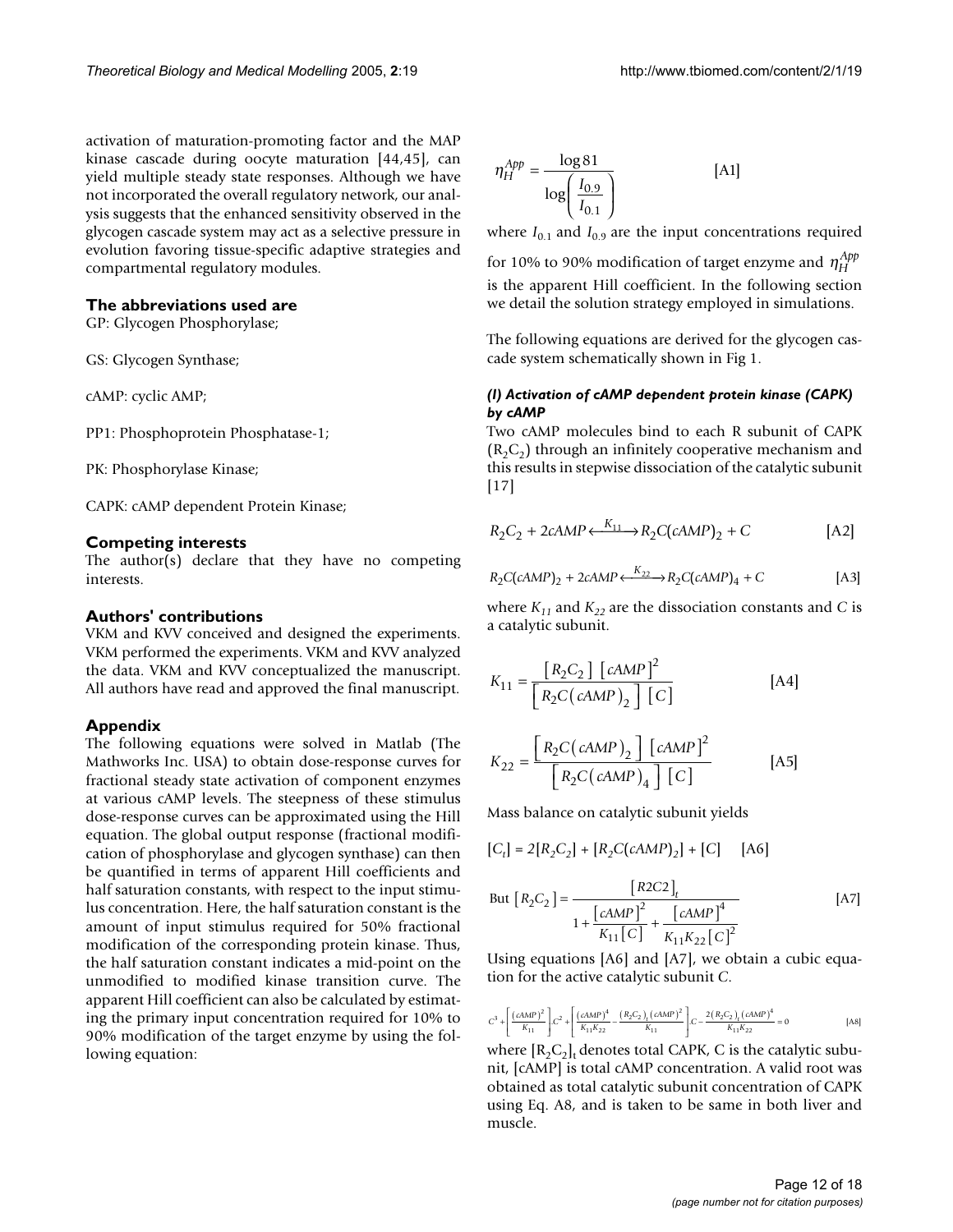In the current work, the following cascade-connecting complexes were neglected in the total interconvertable balance: complexes between CAPK catalytic subunits and inhibitor-1, phosphorylase kinase and glycogen synthase in the CAPK balance; inhibitor-1 complex with PP1 in the inhibitor-1 balance; PP1 complexes with phosphorylase kinase, phosphorylase and synthase in the PP1 balance; phosphorylase kinase complexes with phosphorylase and synthase in the phosphorylase kinase balance; liver glycogen phosphorylase complex with PP1 in the phosphorylase balance. We have verified the extent of formation of these complexes and they were found to be negligible compared to the corresponding total interconvertable enzymes. This assumption is valid when the doseresponse curve of each target enzyme exceeds 90% phosphorylation [23].

### *(II) Operating equations for covalent modification cycles [14] involved in regulation of glycogen synthesis and breakdown in the muscle*

*Cubic equation for phosphorylation-dephosphorylation cycle of Inhibitor-1*

$$
\begin{aligned} &\left(1-\frac{k_{1}C}{k_{2}\left(PP2\right)_{t}}\right)f_{1}{}^{3}+\left[\left(\frac{K_{m1}}{I_{t}}+\frac{K_{m2}}{I_{t}}\frac{k_{1}C}{k_{2}\left(PP2\right)_{t}}\right)+\left(1-\frac{k_{1}C}{k_{2}\left(PP2\right)_{t}}\right)\left[\frac{K_{m1}}{I_{t}}+\frac{C}{I_{t}}+\frac{k_{1}C}{k_{2}I_{t}}-1\right]\right]f_{1}{}^{2}\\ &+\frac{K_{m1}}{I_{t}}\left[\left(\frac{K_{m1}}{I_{t}}+\frac{K_{m2}}{I_{t}}\frac{k_{1}C}{k_{2}\left(PP2\right)_{t}}\right)+\left(\frac{k_{1}C}{k_{2}\left(PP2\right)_{t}}-2\right)+\left(\frac{C}{I_{t}}+\frac{k_{1}C}{k_{2}I_{t}}\right)\right]f_{1}-\left(\frac{K_{m1}}{I_{t}}\right)^{2}=0\end{aligned} \tag{A9}
$$

where  $f_1 = I/I_t$ ,  $I_t$  and *I* are total and unphosphorylated inhibitor concentration,  $(PP2)_t$  is total phosphatase 2A,  $k_1$ and  $k<sub>2</sub>$  are rate constants for phosphorylation and dephosphorylation of inhibitor-1 respectively.  $K_{m1}$  and  $K_{m2}$  are Michaelis-Menten constants for phosphorylation and dephosphorylation of inhibitor-1 respectively. From the constraint  $0 \le f_1 < 1$ , a valid root was obtained as a fractional unmodified inhibitor using Eq. A9. The fractional phosphorylated inhibitor (i.e. *I<sub>p</sub>*/*I*<sub>t</sub>) can then be obtained using the following relationship:

$$
f_2 = 1 - f_1 \left[ 1 + \frac{\left(\frac{C}{I_t} + \frac{k_1 C}{k_2 I_t}\right)}{\left(\frac{K_{m1}}{I_t} + f_1\right)} \right]
$$
 [A10]

where  $f_2 = I_p/I_t$ 

#### *Quadratic equation for allosteric interaction of phosphorylated phosphorylase with PP1 [34]*

$$
I_p + PP1 \xleftarrow{K_d} PP1.I_p \qquad [A11]
$$

where  $P_p$  is phosphorylated phosphorylase, *PP1.* $P_p$  is inactive PP1 and *Kd* is the dissociation constant.

$$
\left[\frac{(PP1)_t}{K_d}\right].f_3^2 - \left[\frac{(PP1)_t}{K_d} + 1 + \frac{(f_1I_t)}{K_d}\right].f_3 + \left[\frac{(f_1I_t)}{K_d}\right] = 0
$$
 [A12]

where  $(PPI)_t$  is total PP1 and  $f_3$  is fractional inactivated PP1 (i.e., (*PP1.Ip*)/(*PP1*)*<sup>t</sup>* ). The fractional free (active) species of PP1 (i.e.  $f_4 = (PP1)/(PP1)_t$ ) can be estimated by  $f_4 =$  $1-f_3$ .

## *Cubic equation for phosphorylation-dephosphorylation cycle of phosphorylase kinase*

$$
\begin{cases} 1 - \frac{k_3 C}{k_4 f_4 \left( PP1 \right)_l} \int_5^{2.3} + \left[ \left( \frac{K_{m3}}{K_l} + \frac{K_{m4}}{K_l} - \frac{k_3 C}{k_4 f_4 \left( PP1 \right)_l} \right) + \left( 1 - \frac{k_3 C}{k_4 f_4 \left( PP1 \right)_l} \right) \left( \frac{K_{m3}}{K_l} + \frac{C}{K_l} + \frac{k_3 C}{k_4 K_l} - 1 \right] \right] f_2^2 \\ + \frac{K_{m3}}{K_l} \left[ \left( \frac{K_{m3}}{K_l} + \frac{K_{m4}}{K_l} - \frac{k_3 C}{k_4 f_4 \left( PP1 \right)_l} \right) + \left( \frac{k_3 C}{k_4 f_4 \left( PP1 \right)_l} - 2 \right) + \left( \frac{C}{K_l} + \frac{k_3 C}{k_4 K_l} \right) \right] f_5 - \left( \frac{K_{m3}}{K_l} \right)^2 = 0 \end{cases} \tag{A13}
$$

where  $f_5 = K/K_t$ , *K*<sub>t</sub> and *K* are total and unphosphorylated phosphorylase kinase concentration,  $k_3$  and  $k_4$  are rate constants for phosphorylation and dephosphorylation of phosphorylase kinase respectively.  $K_{m3}$  and  $K_{m4}$  are Michaelis-Menten constants for phosphorylation and dephosphorylation of phosphorylase kinase respectively. From the constraint  $0 < f<sub>5</sub> < 1$ , a valid root was obtained as a fractional unmodified phosphorylase kinase using Eq. A13. The fractional phosphorylated phosphorylase kinase (i.e.  $K_p/K_t$ ) can then be obtained using the following relationship:

$$
f_6 = 1 - f_5 \left[ 1 + \frac{\left(\frac{C}{K_t} + \frac{k_3 C}{k_4 K_t}\right)}{\left(\frac{K_{m3}}{K_t} + f_5\right)} \right]
$$
 [A14]

where  $f_6 = K_p/K_t$ 

#### *Cubic equation for phosphorylation-dephosphorylation cycle of phosphorylase*

$$
\begin{cases} 1 - \frac{k_5 f_6 K_I}{k_6 f_4 \left( PP1\right)_t} \left|f_j^{5.3} + \left[ \left( \frac{K_{m5}}{P_i} + \frac{K_{m6}}{P_i} \frac{k_5 f_6 K_I}{k_6 f_4 \left( PP1\right)_t} \right) + \left( 1 - \frac{k_5 f_6 K_I}{k_6 f_4 \left( PP1\right)_t} \right) \frac{K_{m5}}{P_i} + \frac{f_6 K_I}{P_i} + \frac{k_5 f_6 K_I}{k_6 P_i} - 1 \right] \right] f_j^{-2} \\ + \frac{K_{m5}}{P_i} \left[ \left( \frac{K_{m5}}{P_i} + \frac{K_{m6}}{P_i} \frac{k_5 f_6 K_I}{k_6 f_4 \left( PP1\right)_t} \right) + \left( \frac{k_5 f_6 K_I}{k_6 f_4 \left( PP1\right)_t} - 2 \right) + \left( \frac{f_6 K_I}{P_i} + \frac{k_5 f_6 K_I}{k_6 P_i} \right) \right] f_j - \left( \frac{K_{m5}}{P_i} \right)^2 = 0 \end{cases} \tag{A15}
$$

where  $f_7 = P/P_t$ ,  $P_t$  and  $P$  are total and unphosphorylated phosphorylase concentrations,  $k_5$  and  $k_6$  are rate constants for phosphorylation and dephosphorylation of phosphorylase respectively.  $K_{m5}$  and  $K_{m6}$  are Michaelis-Menten constants for phosphorylation and dephosphorylation of phosphorylase respectively. From the constraint  $0 < f<sub>7</sub> < 1$ , a valid root was obtained as a fractional unmodified phosphorylase using Eq. A15. The fractional phosphorylated phosphorylase (i.e. *Pp*/*Pt* ) can then be obtained using the following relationship: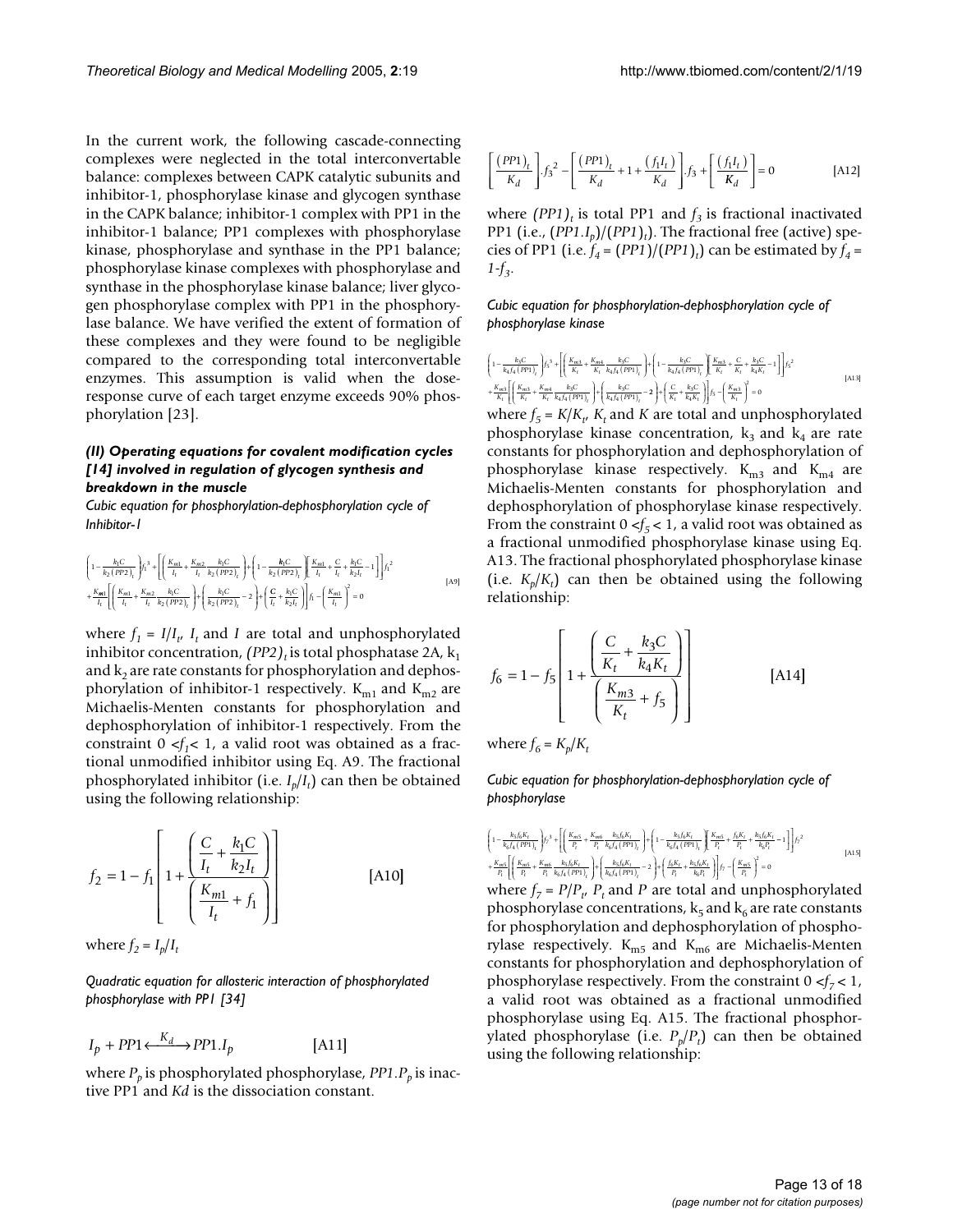$$
f_8 = 1 - f_7 \left[ 1 + \frac{\left( \frac{f_6 K_t}{P_t} + \frac{k_5 f_6 K_t}{k_6 P_t} \right)}{\left( \frac{K_{m5}}{P_t} + f_7 \right)} \right]
$$
 [A16]

where  $f_8 = P_p/P_t$ 

#### *Cubic equation for phosphorylation-dephosphorylation cycle of glycogen synthase*

$$
\begin{cases} 1 - \frac{k_7 \left(G + f_6 K_1 \right)}{k_6 f_4 \left( P P^4 \right)_t} \left[ y_3^3 + \left[ \left( \frac{K_{m7}}{S_t} + \frac{K_{m6}}{S_t} \frac{k_7 \left(G + f_6 K_1 \right)}{k_6 f_4 \left( P P^4 \right)_t} \right) + \left( 1 - \frac{k_7 \left(G + f_6 K_1 \right)}{k_6 f_4 \left( P^4 \right)_t} \right) \frac{K_{m7}}{S_t} + \frac{\left(G + f_6 K_1 \right)}{k_5} + \frac{k_7 \left(G + f_6 K_1 \right)}{k_6 S_t} - 1 \right] \right] \beta^2 \\ + \frac{K_{m7}}{S_c} \bigg[ \left( \frac{K_{m7}}{S_t} + \frac{K_{m6}}{S_t} \frac{k_7 \left(G + f_6 K_1 \right)}{k_6 f_6 \left( P^4 \right)_t} + \left( \frac{k_7 \left(G + f_6 K_1 \right)}{k_6 f_6 \left( P^4 \right)_t} - 2 \right) + \left( \frac{\left(G + f_6 K_1 \right)}{S_t} + \frac{k_7 \left(G + f_6 K_1 \right)}{k_6 S_t} \right) \right] \Big] \beta = \left( \frac{K_{m7}}{S_t} \right)^2 = 0 \end{cases} \tag{A17}
$$

where  $f_9 = S/S_{t}$ ,  $S_t$  and  $S$  are total and unphosphorylated glycogen synthase concentrations,  $k_7$  and  $k_8$  are rate constants for phosphorylation and dephosphorylation of glycogen synthase respectively.  $K_{m7}$  and  $K_{m8}$  are Michaelis-Menten constants for phosphorylation and dephosphorylation of glycogen synthase respectively. From the constraint  $0 \lt f_0 \lt 1$ , a valid root was obtained as a fractional unmodified glycogen synthase using Eq. A17. The fractional phosphorylated glycogen synthase (i.e. S<sub>p</sub>/S<sub>t</sub>) can then be obtained using the following relationship:

$$
f_{10} = 1 - f_9 \left[ 1 + \frac{\left( \frac{(C + f_6 K_t)}{S_t} + \frac{k_7 (C + f_6 K_t)}{k_8 S_t} \right)}{\left( \frac{K_{m7}}{S_t} + f_9 \right)} \right]
$$
 [A18]  
where  $f_{10} = S_p / S_t$ 

A plot of fractional activation of catalytic subunit, inhibitor-1  $(f_2)$ , phosphorylase kinase  $(f_6)$ , phosphorylase  $(f_8)$ and glycogen synthase  $(f_{10})$  at different cAMP input concentrations in muscle is shown in Fig [2](#page-6-0) of the main text.

#### *(III) Operating equations for covalent modification cycles involved in regulation of glycogen synthesis and breakdown in liver*

In this case, glucose is considered to be the primary input to the enzyme cascades. Glucose-6-phosphate levels were estimated from various concentration of glucose using the following relationship:

$$
g6p = g6pt * \frac{glucose}{Kg + glucose}
$$
 [A19]

where *g6pt* represents physiological (maximum) concentration of glucose-6-phosphate, *g6p* is the concentration of glucose-6-phosphate in relation to the concentration of glucose and *Kg* is an activation constant. Glucose concentration regulates intracellular cAMP levels through hormonal signals such as glucagon. The inverse relationship

between glucose and cAMP levels is incorporated by the following equation:

$$
cAMP = cAMPt * \frac{Ki^2}{Ki^2 + glucose^2}
$$
 [A20]

where *cAMPt* represents the physiological (maximum) concentration of cyclic AMP, *cAMP* is the concentration of cyclic AMP in relation to the concentration of glucose and *Ki* represents the inhibitor constant. The superscript 2 and the parameters including *Ki*, *kg* and *kg2* are suitably chosen so that glucose-6-phosphate and cAMP are relatively in the physiological range. cAMP is further taken as an input to CAPK activation. The analytic expression for this interaction is the same as given in Eq. A8.

#### *Cubic equation for phosphorylation-dephosphorylation cycle of phosphorylase kinase*

$$
\begin{cases} 1-\dfrac{k_3C}{k_4\left(P^2\right)_l}\right)\!\!f_{11}{}^3+\Bigg[\Bigg(\dfrac{K_{m3}}{K_l}+\dfrac{K_{m4}}{K_l}\dfrac{k_3C}{k_4\left(P^2\right)_l}\Bigg)+\Bigg(1-\dfrac{k_3C}{k_4\left(P^2\right)_l}\Bigg)\dfrac{K_{m3}}{K_l}+\dfrac{C}{K_l}+\dfrac{k_3C}{k_4k_l}-1\Bigg]\Bigg]\!\!f_{11}{}^2\\ +\dfrac{K_{m3}}{K_l}\Bigg[\bigg(\dfrac{K_{m3}}{K_l}+\dfrac{K_{m3}}{K_l}\dfrac{k_3C}{k_4\left(P^2\right)_l}\bigg)+\Bigg(\dfrac{k_3C}{k_4\left(P^2\right)_l}-2\Bigg)+\Bigg(\dfrac{C}{K_l}+\dfrac{k_3C}{k_4K_l}\Bigg)\Bigg]\!\!f_{11}-\Bigg(\dfrac{K_{m3}}{K_l}\Bigg)^2=0 \end{cases} \eqno[\text{A21}]
$$

where  $f_{11} = K/K_t$ ,  $K_t$  and  $K$  are total and unphosphorylated phosphorylase kinase concentrations,  $k_3$  and  $k_4$  are rate constants for phosphorylation and dephosphorylation of phosphorylase kinase respectively.  $K_{m3}$  and  $K_{m4}$  are Michaelis-Menten constants for phosphorylation and dephosphorylation of phosphorylase kinase respectively. From the constraint  $0 \le f_{11} < 1$ , a valid root was obtained as a fractional unmodified phosphorylase kinase using Eq. A21. The fractional phosphorylated phosphorylase kinase (i.e.  $K_p/K_t$ ) can then be obtained using the following relationship:

$$
f_{12} = 1 - f_{11} \left[ 1 + \frac{\left(\frac{C}{K_t} + \frac{k_3 C}{k_4 K_t}\right)}{\left(\frac{K_{m3}}{K_t} + f_{11}\right)} \right]
$$
 [A22]

## where  $f_{12} = K_p/K_t$

#### *Equations for glucose and glucose-6-phosphate influence on enzyme cascades in liver*

*Glucose-6-phosphate inhibition of phosphorylase b phosphorylation*

$$
K_{m51} = K_{m5} * \left(1 + \frac{S1 * G6P}{kg2}\right)
$$
 [A23]

where  $K_{m5}$  is the Michaelis-Menten constant for phosphorylation of phosphorylase-b,  $K_{m51}$  represents  $K_{m5}$  modified by glucose-6-phosphate effects.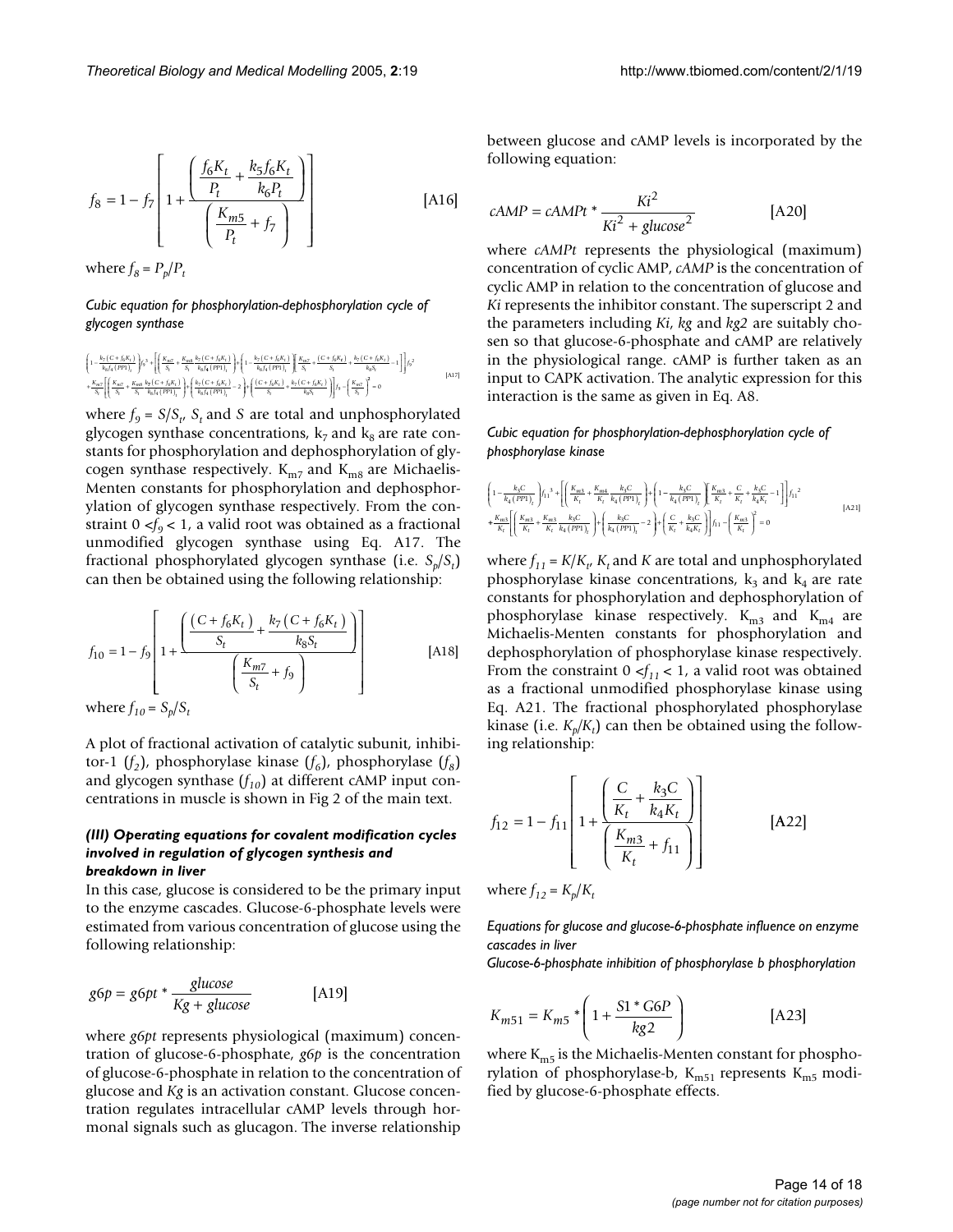*Activation of dephosphorylation of phosphorylase a by glucose*

$$
K_{m61} = \frac{K_{m6}}{\left(1 + \frac{S2 * glucose}{kgi}\right)}
$$
 [A24]

where  $K_{m6}$  is the Michaelis-Menten constant for dephosphorylation of phosphorylase a,  $K_{m61}$  represents  $K_{m6}$  modified by glucose effects. S2 is a multiplicative factor and kgi represents the activation constant.

#### *Cubic equation for phosphorylation-dephosphorylation cycle of phosphorylase*

$$
\begin{aligned} &\left(1-\frac{k_5f_{12}K_t}{k_6\left(PP1\right)_t}\right)f_{13}{}^3+\left[\left(\frac{K_{m51}}{P_t}+\frac{K_{m61}}{P_t}\frac{k_5f_{12}K_t}{k_6\left(PP1\right)_t}\right)+\left(1-\frac{k_5f_{12}K_t}{k_6\left(PP1\right)_t}\right)\frac{K_{m51}}{P_t}+\frac{f_{12}K_t}{P_t}+\frac{k_5f_{12}K_t}{k_6P_t}-1\right]\right)f_{13}{}^2\\ &+\frac{K_{m51}}{P_t}\left[\left(\frac{K_{m51}}{P_t}+\frac{K_{m61}}{P_t}\frac{k_5f_{12}K_t}{k_6\left(PP1\right)_t}\right)+\left(\frac{k_5f_{12}K_t}{k_6\left(PP1\right)_t}-2\right)+\left(\frac{f_6K_t}{P_t}+\frac{k_5f_{12}K_t}{k_6P_t}\right)\right]f_{13}{}^-\left(\frac{K_{m51}}{P_t}\right)^2=0 \end{aligned} \eqno[\text{A25}]
$$

where  $f_{13} = P/P_{t}$ ,  $P_{t}$  and  $P$  are total and unphosphorylated phosphorylase concentrations,  $k_5$  and  $k_6$  are rate constants for phosphorylation and dephosphorylation of phosphorylase respectively.  $K_{m5}$  and  $K_{m6}$  are Michaelis-Menten constants for phosphorylation and dephosphorylation of phosphorylase respectively. From the constraint  $0 < f_{13} < 1$ , a valid root was obtained as a fractional unmodified phosphorylase using Eq. A25. The fractional phosphorylated phosphorylase (i.e.  $P_p/P_t$ ) can then be obtained using the following relationship:

$$
f_{14} = 1 - f_{13} \left[ 1 + \frac{\left( \frac{f_{12}K_t}{P_t} + \frac{k_5 f_{12}K_t}{k_6 P_t} \right)}{\left( \frac{K_{m51}}{P_t} + f_{13} \right)} \right]
$$
 [A26]

where  $f_{14} = P_p/P_t$ 

*Quadratic equation for allosteric interaction of phosphorylated phosphorylase with PP1 [34]*

$$
P_p + PP1 \xleftarrow{K_d} PP1.P_p \qquad [A27]
$$

where  $P_p$  is phosphorylated phosphorylase, *PP1.I<sub>p</sub>* is inactive PP1 and *Kd* is the dissociation constant

$$
\left[\frac{(PP1)_t}{K_d}\right]f_{15}^2 - \left[\frac{(PP1)_t}{K_d} + 1 + \frac{(f_{14}P_t)}{K_d}\right]f_{15} + \left[\frac{(f_{14}P_t)}{K_d}\right] = 0
$$
 [A28]

where  $(PP1)_t$  is total PP1 and  $f_{15}$  is fractional inactivated PP1 (i.e.  $(PP1.P_p)/(PP1)_t$ ). The fractional free (active) species PP1 (i.e.  $f_{16} = (PP1)/(PP1)_t$ ) can be estimated by  $f_{16} =$  $1-f_{15}$ .

*Equations for glucose and glucose-6-phosphate influence on enzyme cascades in liver*

*Activation of glycogen synthase dephosphorylation by glucose-6 phosphate*

$$
K_{m81} = \frac{K_{m8}}{\left(1 + \frac{S1 * G6P}{kg2}\right)}
$$
 [A29]

where  $K_{m8}$  is the Michaelis-Menten constant for dephosphorylation of synthase,  $K_{m81}$  represents  $K_{m8}$  modified by glucose-6-phosphate effects. S1 is a multiplicative factor and kg2 represents the activation constant.

*Inhibition of glycogen synthase phosphorylation by glucose-6 phosphatase*

$$
K_{m71} = K_{m7} * \left(1 + \frac{S1 * G6P}{kg2}\right)
$$
 [A30]

where  $K_{m7}$  is the Michaelis-Menten constant for phosphorylation of synthase,  $K_{m71}$  represents  $K_{m7}$  modified by glucose-6-phosphate effects.

#### *Cubic equation for phosphorylation-dephosphorylation cycle of glycogen synthase*

$$
\begin{cases} 1 - \frac{k_7 \left( C + f_{12} K_1 \right)}{k_8 f_{66} \left( P^2 \mathbf{1} \right)} \int_{\mathbb{T}^2} \mathbf{1}_4 \left[ \left( \frac{K_{mT_1}}{S_1} + \frac{K_{mR_1}}{S_1} \frac{k_7 \left( C + f_{12} K_1 \right)}{S_1} \mathbf{1}_6 \mathbf{1}_7 \mathbf{1}_7 \right) + \left( 1 - \frac{k_7 \left( C + f_{12} K_1 \right)}{k_8 f_{66} \left( P^2 \mathbf{1} \right)} \right) \left( \frac{K_{mT_1}}{S_1} + \frac{\left( C + f_{12} K_1 \right)}{S_2} + \frac{\left( C + f_{12} K_1 \right)}{k_8} \mathbf{1}_6 \right) \left( \frac{K_{mT_1}}{S_1} + \frac{\left( C + f_{12} K_1 \right)}{S_2} \mathbf{1}_7 \mathbf{1}_7 \mathbf{1}_7 \mathbf{1}_8 \mathbf{1}_7 \mathbf{1}_9 \mathbf{1}_9 \mathbf{1}_1 \mathbf{1}_1 \mathbf{1}_1 \mathbf{1}_1 \mathbf{1}_1 \mathbf{1}_1 \mathbf{1}_1 \mathbf{1}_1 \mathbf{1}_1 \mathbf{1}_1 \mathbf{1}_1 \mathbf{1}_1 \mathbf{1}_1 \mathbf{1}_1 \mathbf{1}_1 \mathbf{1}_1 \mathbf{1}_1 \mathbf{1}_1 \mathbf{1}_1 \mathbf{1}_1 \mathbf{1}_1 \mathbf{1}_1 \mathbf{1}_1 \mathbf{1}_1 \mathbf{1}_1 \mathbf{1}_1 \mathbf{1}_1 \mathbf{1}_1 \mathbf{1}_1 \mathbf{1}_1 \mathbf{1}_1 \mathbf{1}_1 \mathbf{1}_1 \mathbf{1}_1 \mathbf{1}_1 \mathbf{1}_1 \mathbf{1}_1 \mathbf{1}_1 \mathbf{1}_1 \mathbf{1}_1 \mathbf{1}_1 \mathbf{1}_1 \mathbf{1}_1 \mathbf{1}_1 \mathbf{1}_1 \mathbf{1}_1 \mathbf{1}_1 \mathbf{1}_1 \mathbf{1}_1 \mathbf{1}_1 \mathbf{1}_1 \mathbf{1}_1 \mathbf{1}_1 \mathbf{1}_1 \math
$$

where  $f_{17} = S/S_{t}$ ,  $S_t$  and *S* are total and unphosphorylated glycogen synthase concentrations,  $k_7$  and  $k_8$  are rate constants for phosphorylation and dephosphorylation of glycogen synthase respectively.  $K_{m7}$  and  $K_{m8}$  are Michaelis-Menten constants for phosphorylation and dephosphorylation of glycogen synthase respectively. From the constraint  $0 \le f_{17} < 1$ , a valid root was obtained as a fractional unmodified glycogen synthase using Eq. A31. The fractional phosphorylated glycogen synthase (i.e.  $S_p/S_t$ ) can then be obtained using the following relationship:

$$
f_{18} = 1 - f_{17} \left[ 1 + \frac{\left( \frac{(C + f_{12}K_t)}{S_t} + \frac{k_7 (C + f_{12}K_t)}{k_8 S_t} \right)}{\left( \frac{K_{m71}}{S_t} + f_{17} \right)} \right]
$$
 [A32]

where  $f_{18} = S_p/S_t$ 

A plot of fractional activation of catalytic subunit, phosphorylase kinase  $(f_{12})$ , phosphorylase  $(f_{14})$  and glycogen synthase  $(f_{18})$  at different glucose, glucose-6-phosphate and cAMP concentrations in liver is shown in Fig 3 and 4 of the main text.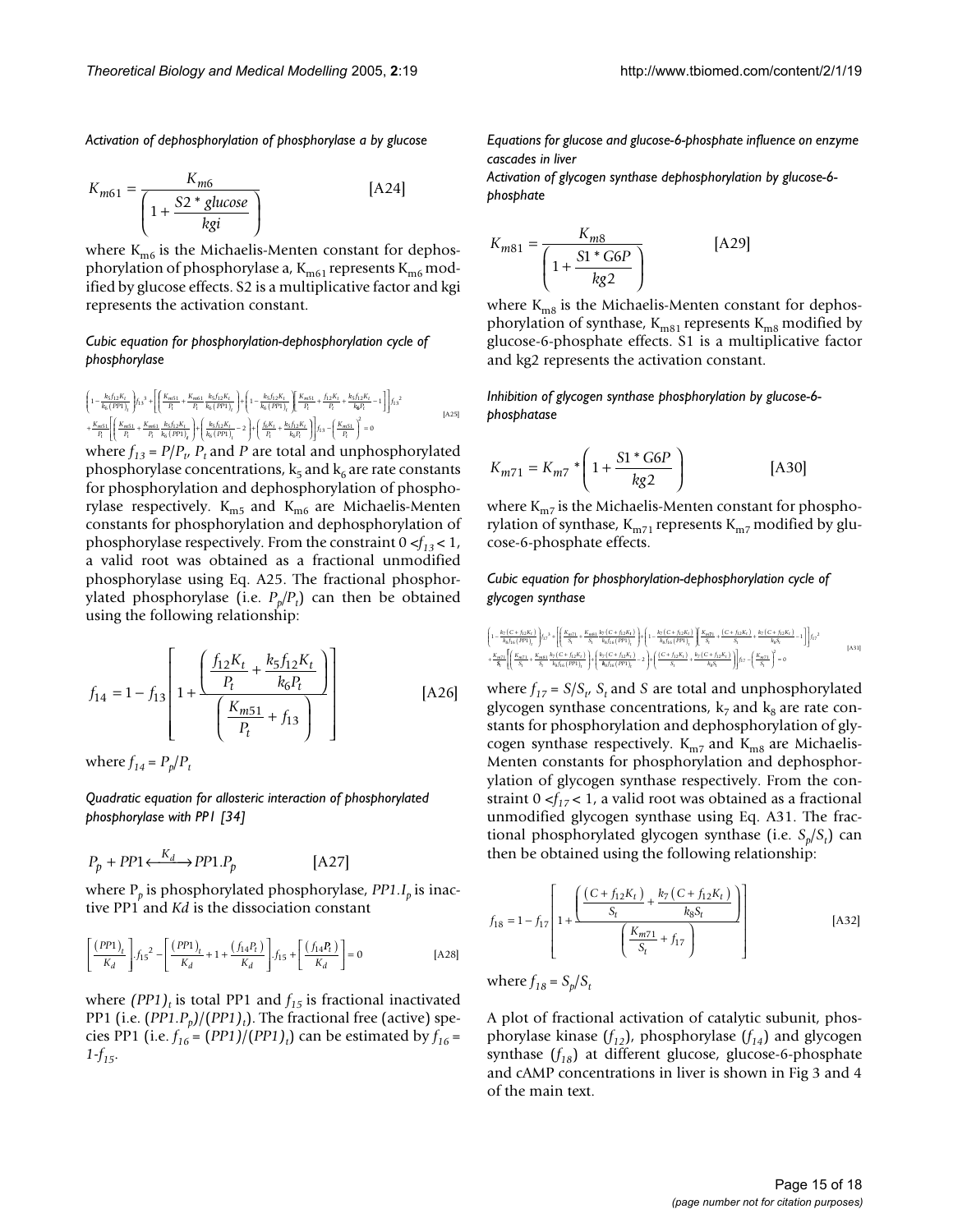*Parameters from the literature used for the simulations Rate Constants*

 $k1 = 1.4$  sec<sup>-1</sup> rate constant for phosphorylation of inhibitor [48]

 $k2 = 0.01$  sec<sup>-1</sup> rate constant for dephosphorylation of inhibitor [assumed]

 $k3 = 20$  sec<sup>-1</sup> rate constant for phosphorylation of phosphorylase kinase [assumed]

 $k4 = 5$  sec<sup>-1</sup> rate constant for dephosphorylation of phosphorylase kinase [assumed]

 $k5 = 20$  sec<sup>-1</sup> rate constant for phosphorylation of Phosphorylase [42]

 $k6 = 5$  sec<sup>-1</sup> rate constant for dephosphorylation of Phosphorylase [49]

 $k7 = 20$  sec<sup>-1</sup> rate constant for phosphorylation of glycogen synthase [assumed]

 $k8 = 0.05$  sec<sup>-1</sup> rate constant for dephosphorylation of glycogen synthase [assumed]

*Michaelis-Menten constants* Km1 = 5  $\mu$ M for inhibitor phosphorylation [48]

 $Km2 = 0.7 \mu M$  for dephosphorylation of Inhibitor [52]

 $Km3 = 0.4$   $\mu$ M for Phosphorylation of phosphorylase kinase [assumed]

Km4 = 1.1  $\mu$ M for dephosphorylation of phosphorylase kinase [52]

 $Km5 = 10 \mu M$  for phosphorylation of phosphorylase [25]

Km6 = 5  $\mu$ M for dephosphorylation of phosphorylase [47]

 $Km7 = 15 \mu M$  for phosphorylation of glycogen synthase [assumed]

 $Km8 = 0.12 \mu M$  for dephosphorylation of glycogen synthase [50]

Kd = 0.002 dissociation of PP1 and phosphorylated PP1 Inhibitor, and also phosphorylase a with synthase PP1 [47]

# *Total Concentrations*

capkt =  $0.25 \mu M$  total R2C2 ie. cAMP dependent protein kinase, CAPK [3]

It = 1.8  $\mu$ M total Inhibitor concentration [3]

kt = 2.5  $\mu$ M total Phosphorylase kinase [35]

pt = 70  $\mu$ M total Glycogen Phosphorylase [3]

st = 3  $\mu$ M total Glycogen synthase [3]

PP1 =  $0.25 \mu M$  PTPase 1 [33]

PP2A =  $0.025 \mu M$  PTPase 2 [3]

*Other parameters: (chosen as per various qualitative observations are in physiological ranges as given in [3,9,12,17,25,27,29,33,35,42,46-54])* k11 = 0.043  $\mu$ M Dissociation constant of cAMP [35]

 $k22 = 0.7 \mu M$  Dissociation constant of cAMP [35]

ki = 100  $\mu$ M cAMP inhibition constant

campt = 10  $\mu$ M maximum cAMP [3]

 $kg = 349500 \mu M$  activation constant of glucose-6-phosphate for synthase PP1

 $g6pt = 700 \mu M$  maximum glucose-6-Phosphate [33]

kgi = 10000  $\mu$ M activation constant of glucose for phosphorylase phosphatase

s1 = 100 a multiplicative factor for glucose-6-phosphate effect on glycogen synthase dephosphorylation

 $kg2 = 500 \mu M$  inhibition due to glucose-6-phosphate = 0.05 mM

s2 = 0.0010 a multiplicative factor for glucose effect on phosphorylase phosphatase

# *Sensitivity analysis*

The above parameter set was used for simulating the doseresponse curves of the glycogen cascade system. To assess the sensitivity to variation in individual parameters, each parameter was varied over a 10-fold change while holding all other parameters constant. The response sensitivity is quantified using a Hill coefficient and is given in Table [1.](#page-5-0) The results indicate that at different parameter sets, the output responses of GP and GS are switch-like and display different degrees of signal amplification.

# **Acknowledgements**

KVV acknowledges financial support from the Swarnajayanti fellowship, Department of Science and Technology, India.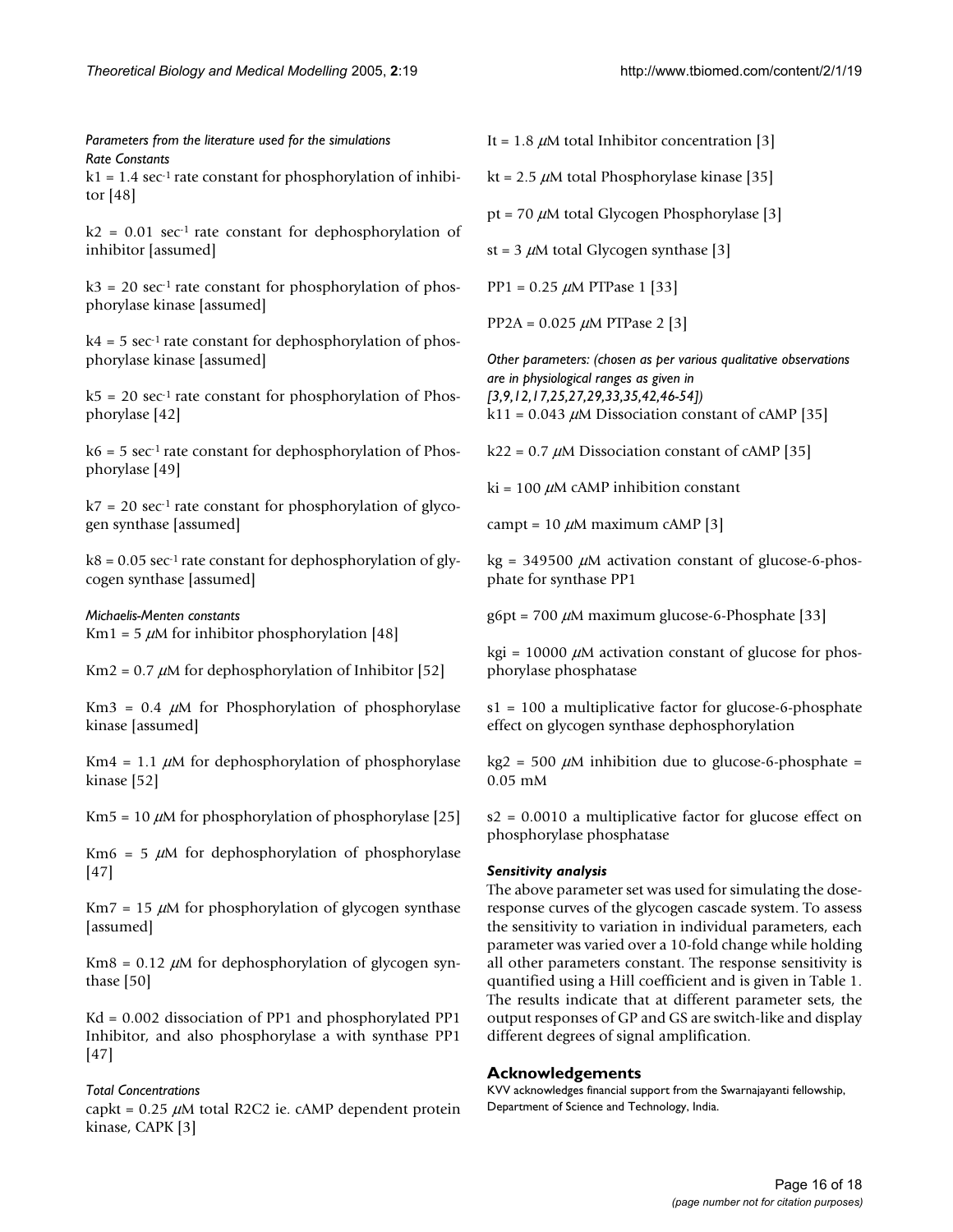#### **References**

- 1. Chock PB, Rhee SG, Stadtman ER: **[Interconvertible enzyme cas](http://www.ncbi.nlm.nih.gov/entrez/query.fcgi?cmd=Retrieve&db=PubMed&dopt=Abstract&list_uids=6105843)[cades in cellular regulation.](http://www.ncbi.nlm.nih.gov/entrez/query.fcgi?cmd=Retrieve&db=PubMed&dopt=Abstract&list_uids=6105843)** *Ann Rev Biochem* 1980, **49:**813-843.
- 2. Koshland DE Jr, Goldbeter A, Stock JB: **[Amplification and adapta](http://www.ncbi.nlm.nih.gov/entrez/query.fcgi?cmd=Retrieve&db=PubMed&dopt=Abstract&list_uids=7089556)[tion in regulatory and sensory systems.](http://www.ncbi.nlm.nih.gov/entrez/query.fcgi?cmd=Retrieve&db=PubMed&dopt=Abstract&list_uids=7089556)** *Science* 1982, **217:**220-225.
- 3. Cohen P: *Control of Enzyme activity* Chapman and Hall, London; 1983:42-71.
- 4. Roach P: **[Glycogen and its metabolism.](http://www.ncbi.nlm.nih.gov/entrez/query.fcgi?cmd=Retrieve&db=PubMed&dopt=Abstract&list_uids=11949930)** *Curr Mol Med* 2002, **2:**101-20.
- 5. Cohen P: **[Hormonal control of muscle glycogen metabolism.](http://www.ncbi.nlm.nih.gov/entrez/query.fcgi?cmd=Retrieve&db=PubMed&dopt=Abstract&list_uids=215384)** *Curr Top Cell Regul* 1978, **14:**117-196.
- 6. Voet D, Voet JG, Pratt CW: *Fundamentals of Biochemistry* John Wiley and Sons, New York; 1999:426-465.
- 7. Mvumbi L, Dopere F, Stalmans W: **[The inhibitory effect of phos](http://www.ncbi.nlm.nih.gov/entrez/query.fcgi?cmd=Retrieve&db=PubMed&dopt=Abstract&list_uids=6309142)[phorylase a on the activation of glycogen synthase depends](http://www.ncbi.nlm.nih.gov/entrez/query.fcgi?cmd=Retrieve&db=PubMed&dopt=Abstract&list_uids=6309142) [on the type of synthase phosphatase.](http://www.ncbi.nlm.nih.gov/entrez/query.fcgi?cmd=Retrieve&db=PubMed&dopt=Abstract&list_uids=6309142)** *Biochem J* 1983, **212:**407-416.
- 8. Alemany S, Cohen P: **[Phosphorylase-a is an allosteric inhibition](http://www.ncbi.nlm.nih.gov/entrez/query.fcgi?cmd=Retrieve&db=PubMed&dopt=Abstract&list_uids=3007211) [of glycogen and microsomal forms of rat hepatic protein](http://www.ncbi.nlm.nih.gov/entrez/query.fcgi?cmd=Retrieve&db=PubMed&dopt=Abstract&list_uids=3007211) [phosphatase-1.](http://www.ncbi.nlm.nih.gov/entrez/query.fcgi?cmd=Retrieve&db=PubMed&dopt=Abstract&list_uids=3007211)** *FEBS Lett* 1986, **198:**194-202.
- 9. Roach PJ: **[Glycogen synthase and glycogen synthase kinases.](http://www.ncbi.nlm.nih.gov/entrez/query.fcgi?cmd=Retrieve&db=PubMed&dopt=Abstract&list_uids=6276084)** *Curr Top Cell Regul* 1981, **20:**45-105.
- 10. Hers HG: **[The control of glycogen metabolism in the liver.](http://www.ncbi.nlm.nih.gov/entrez/query.fcgi?cmd=Retrieve&db=PubMed&dopt=Abstract&list_uids=183599)** *Ann Rev Biochem* 1976, **45:**167-189.
- Jiang G, Zhang BB: [Glucagon and regulation of glucose](http://www.ncbi.nlm.nih.gov/entrez/query.fcgi?cmd=Retrieve&db=PubMed&dopt=Abstract&list_uids=12626323) **[metabolism.](http://www.ncbi.nlm.nih.gov/entrez/query.fcgi?cmd=Retrieve&db=PubMed&dopt=Abstract&list_uids=12626323)** *Am J Physiol Endocrinol Metab* 2003, **284:**E671-E678.
- 12. Bollen M, Keppens S, Stalmans W: **[Specific features of glycogen](http://www.ncbi.nlm.nih.gov/entrez/query.fcgi?cmd=Retrieve&db=PubMed&dopt=Abstract&list_uids=9806880) [metabolism in the liver.](http://www.ncbi.nlm.nih.gov/entrez/query.fcgi?cmd=Retrieve&db=PubMed&dopt=Abstract&list_uids=9806880)** *Biochem J* 1998, **336:**19-31.
- 13. Chock PB, Stadtman ER: **[Superiority of interconvertible enzyme](http://www.ncbi.nlm.nih.gov/entrez/query.fcgi?cmd=Retrieve&db=PubMed&dopt=Abstract&list_uids=19739) [cascade in metabolic regulation: Analysis of multicyclic](http://www.ncbi.nlm.nih.gov/entrez/query.fcgi?cmd=Retrieve&db=PubMed&dopt=Abstract&list_uids=19739) [systems.](http://www.ncbi.nlm.nih.gov/entrez/query.fcgi?cmd=Retrieve&db=PubMed&dopt=Abstract&list_uids=19739)** *Proc Natl Acad Sci USA* 1977, **74:**2766-2770.
- 14. Goldbeter A, Koshland DE Jr: **[An amplified sensitivity arising](http://www.ncbi.nlm.nih.gov/entrez/query.fcgi?cmd=Retrieve&db=PubMed&dopt=Abstract&list_uids=6947258) [from covalent modification in biological systems.](http://www.ncbi.nlm.nih.gov/entrez/query.fcgi?cmd=Retrieve&db=PubMed&dopt=Abstract&list_uids=6947258)** *Proc Natl Acad Sci USA* 1981, **78:**6840-6844.
- 15. Goldbeter A, Koshland DE Jr: **[Ultrasensitivity in biochemical](http://www.ncbi.nlm.nih.gov/entrez/query.fcgi?cmd=Retrieve&db=PubMed&dopt=Abstract&list_uids=6501300) [systems controlled by covalent modification. Interplay](http://www.ncbi.nlm.nih.gov/entrez/query.fcgi?cmd=Retrieve&db=PubMed&dopt=Abstract&list_uids=6501300) [between zero-order and multistep effects.](http://www.ncbi.nlm.nih.gov/entrez/query.fcgi?cmd=Retrieve&db=PubMed&dopt=Abstract&list_uids=6501300)** *J Biol Chem* 1984, **259:**14441-14447.
- 16. LaPorte DC, Koshland DE Jr: **[Phosphorylation of isocitrate](http://www.ncbi.nlm.nih.gov/entrez/query.fcgi?cmd=Retrieve&db=PubMed&dopt=Abstract&list_uids=6312317) [dehydrogenase as a demonstration of enhanced sensitivity in](http://www.ncbi.nlm.nih.gov/entrez/query.fcgi?cmd=Retrieve&db=PubMed&dopt=Abstract&list_uids=6312317) [covalent modification.](http://www.ncbi.nlm.nih.gov/entrez/query.fcgi?cmd=Retrieve&db=PubMed&dopt=Abstract&list_uids=6312317)** *Nature* 1983, **305:**286-290.
- 17. Shacter E, Chock PB, Stadtman ER: **[Regulation through phospho](http://www.ncbi.nlm.nih.gov/entrez/query.fcgi?cmd=Retrieve&db=PubMed&dopt=Abstract&list_uids=6090462)[rylation / dephosphorylation cascade systems.](http://www.ncbi.nlm.nih.gov/entrez/query.fcgi?cmd=Retrieve&db=PubMed&dopt=Abstract&list_uids=6090462)** *J Biol Chem* 1984, **259:**12252-12259.
- 18. Cardenas ML, Cornish-Bowden A: **[Characteristics necessary for](http://www.ncbi.nlm.nih.gov/entrez/query.fcgi?cmd=Retrieve&db=PubMed&dopt=Abstract&list_uids=2930453) [an interconvertible enzyme cascade to generate a highly](http://www.ncbi.nlm.nih.gov/entrez/query.fcgi?cmd=Retrieve&db=PubMed&dopt=Abstract&list_uids=2930453) [sensitive response to an effector.](http://www.ncbi.nlm.nih.gov/entrez/query.fcgi?cmd=Retrieve&db=PubMed&dopt=Abstract&list_uids=2930453)** *Biochem J* 1989, **257:**339-345.
- 19. Small R, Fell DA: **[Covalent modification and metabolic control](http://www.ncbi.nlm.nih.gov/entrez/query.fcgi?cmd=Retrieve&db=PubMed&dopt=Abstract&list_uids=2384088) [analysis: modification to the theorems and their application](http://www.ncbi.nlm.nih.gov/entrez/query.fcgi?cmd=Retrieve&db=PubMed&dopt=Abstract&list_uids=2384088) to metabolic systems containing covalently modified [enzymes.](http://www.ncbi.nlm.nih.gov/entrez/query.fcgi?cmd=Retrieve&db=PubMed&dopt=Abstract&list_uids=2384088)** *Eur J Biochem* 1990, **191:**405-411.
- 20. Ferrell JE Jr: **[Tripping the switch fantastic: how a protein](http://www.ncbi.nlm.nih.gov/entrez/query.fcgi?cmd=Retrieve&db=PubMed&dopt=Abstract&list_uids=9009826) [kinase cascade can convert graded inputs into switch-like](http://www.ncbi.nlm.nih.gov/entrez/query.fcgi?cmd=Retrieve&db=PubMed&dopt=Abstract&list_uids=9009826) [outputs.](http://www.ncbi.nlm.nih.gov/entrez/query.fcgi?cmd=Retrieve&db=PubMed&dopt=Abstract&list_uids=9009826)** *Trends Biochem Sci* 1996, **21:**460-466.
- 21. Ferrell JE Jr, Machleder EM: **The biochemical bases of an all-ornone cell fate switch in** *Xenopus* **[Oocytes.](http://www.ncbi.nlm.nih.gov/entrez/query.fcgi?cmd=Retrieve&db=PubMed&dopt=Abstract&list_uids=9572732)** *Science* 1998, **280:**895-898.
- 22. Mutalik VK, Shah P, Venkatesh KV: **Allosteric interactions and bifunctionality make the response of glutamine synthetase cascade system of** *Escherichia coli* **[robust and ultrasensitive.](http://www.ncbi.nlm.nih.gov/entrez/query.fcgi?cmd=Retrieve&db=PubMed&dopt=Abstract&list_uids=12676964)** *J Biol Chem* 2003, **278:**26327-26332.
- 23. Mutalik VK, Singh AP, Edwards JS, Venkatesh KV: **[Robust global](http://www.ncbi.nlm.nih.gov/entrez/query.fcgi?cmd=Retrieve&db=PubMed&dopt=Abstract&list_uids=14759520) [sensitivity in multiple enzyme cascade system explains how](http://www.ncbi.nlm.nih.gov/entrez/query.fcgi?cmd=Retrieve&db=PubMed&dopt=Abstract&list_uids=14759520) the downstream cascade structure may remain unaffected [by cross-talk.](http://www.ncbi.nlm.nih.gov/entrez/query.fcgi?cmd=Retrieve&db=PubMed&dopt=Abstract&list_uids=14759520)** *FEBS Lett* 2004, **558:**79-84.
- 24. Meinke MH, Bishop JS, Edstrom RD: **[Zero-order ultrasensitivity](http://www.ncbi.nlm.nih.gov/entrez/query.fcgi?cmd=Retrieve&db=PubMed&dopt=Abstract&list_uids=3458247) [in the regulation of glycogen phosphorylase.](http://www.ncbi.nlm.nih.gov/entrez/query.fcgi?cmd=Retrieve&db=PubMed&dopt=Abstract&list_uids=3458247)** *Proc Natl Acad Sci USA* 1986, **83:**2865-2868.
- 25. Meinke MH, Edstrom RD: **[Muscle glycogenolysis. Regulation of](http://www.ncbi.nlm.nih.gov/entrez/query.fcgi?cmd=Retrieve&db=PubMed&dopt=Abstract&list_uids=1899238) [the cyclic interconversion of phosphorylase-a and](http://www.ncbi.nlm.nih.gov/entrez/query.fcgi?cmd=Retrieve&db=PubMed&dopt=Abstract&list_uids=1899238) [phosphorylase-b.](http://www.ncbi.nlm.nih.gov/entrez/query.fcgi?cmd=Retrieve&db=PubMed&dopt=Abstract&list_uids=1899238)** *J Biol Chem* 1991, **266:**2259-2266.
- 26. Cardenas ML, Goldbeter A: **[The glucose-induced switch](http://www.ncbi.nlm.nih.gov/entrez/query.fcgi?cmd=Retrieve&db=PubMed&dopt=Abstract&list_uids=8944176) [between glycogen phosphorylase and glycogen synthase in](http://www.ncbi.nlm.nih.gov/entrez/query.fcgi?cmd=Retrieve&db=PubMed&dopt=Abstract&list_uids=8944176) [the liver: outlines of a theoretical approach.](http://www.ncbi.nlm.nih.gov/entrez/query.fcgi?cmd=Retrieve&db=PubMed&dopt=Abstract&list_uids=8944176)** *J Theor Biol* 1996, **182:**421-426.
- 27. Shacter E, Stadtman ER, Jurgensen ST, Chock PB: **[Role of cAMP in](http://www.ncbi.nlm.nih.gov/entrez/query.fcgi?cmd=Retrieve&db=PubMed&dopt=Abstract&list_uids=2842598) [cyclic cascade regulation.](http://www.ncbi.nlm.nih.gov/entrez/query.fcgi?cmd=Retrieve&db=PubMed&dopt=Abstract&list_uids=2842598)** *Methods Enzymol* 1988, **159:**3-27.
- 28. Hurd SS, Teller D, Fischer EH: **[Probable formation of partially](http://www.ncbi.nlm.nih.gov/entrez/query.fcgi?cmd=Retrieve&db=PubMed&dopt=Abstract&list_uids=5966397) [phosphorylated intermediates in the interconversions of](http://www.ncbi.nlm.nih.gov/entrez/query.fcgi?cmd=Retrieve&db=PubMed&dopt=Abstract&list_uids=5966397) [phosphorylase a and b.](http://www.ncbi.nlm.nih.gov/entrez/query.fcgi?cmd=Retrieve&db=PubMed&dopt=Abstract&list_uids=5966397)** *Biochem Biophys Res Commun* 1966, **24:**79-84.
- 29. Krebs EG, Love DS, Bratvold GE, Trayser KA, Meyer WL, Fischer EH: **Purification and properties of rabbit skeletal muscle phosphorylase b kinase.** *Biochemistry* 1964, **3:**1022-1033.
- Tu J-U, Graves DJ: [Inhibition of the phosphorylase kinase cata](http://www.ncbi.nlm.nih.gov/entrez/query.fcgi?cmd=Retrieve&db=PubMed&dopt=Abstract&list_uids=4741557)**[lyzed reaction by glucose-6-P.](http://www.ncbi.nlm.nih.gov/entrez/query.fcgi?cmd=Retrieve&db=PubMed&dopt=Abstract&list_uids=4741557)** *Biochem Biophys Res Commun* 1973, **53:**59-65.
- 31. Carabaza A, Ciudad CJ, Baque S, Guinovart JJ: **[Glucose has to be](http://www.ncbi.nlm.nih.gov/entrez/query.fcgi?cmd=Retrieve&db=PubMed&dopt=Abstract&list_uids=1733780) [phosphorylated to activate glycogen synthase, but not to](http://www.ncbi.nlm.nih.gov/entrez/query.fcgi?cmd=Retrieve&db=PubMed&dopt=Abstract&list_uids=1733780) [inactivate glycogen phosphorylase in hepatocytes.](http://www.ncbi.nlm.nih.gov/entrez/query.fcgi?cmd=Retrieve&db=PubMed&dopt=Abstract&list_uids=1733780)** *FEBS Lett* 1992, **296:**211-214.
- 32. Cadefau J, Bollen M, Stalmans W: **[Glucose-induced glycogenesis](http://www.ncbi.nlm.nih.gov/entrez/query.fcgi?cmd=Retrieve&db=PubMed&dopt=Abstract&list_uids=9148744) [in the liver involves the glucose-6-phosphate-dependent](http://www.ncbi.nlm.nih.gov/entrez/query.fcgi?cmd=Retrieve&db=PubMed&dopt=Abstract&list_uids=9148744) [dephosphorylation of glycogen synthase.](http://www.ncbi.nlm.nih.gov/entrez/query.fcgi?cmd=Retrieve&db=PubMed&dopt=Abstract&list_uids=9148744)** *Biochem J* 1997, **322:**745-750.
- 33. Aiston S, Andersen B, Agius L: **[Glucose-6-phosphate regulates](http://www.ncbi.nlm.nih.gov/entrez/query.fcgi?cmd=Retrieve&db=PubMed&dopt=Abstract&list_uids=12765941)** glycogenolysis **[phosphorylase.](http://www.ncbi.nlm.nih.gov/entrez/query.fcgi?cmd=Retrieve&db=PubMed&dopt=Abstract&list_uids=12765941)** *Diabetes* 2003, **52:**1333-1339.
- 34. Mutalik VK, Singh AP, Edwards JS, Venkatesh KV: **[Equilibrium anal](http://www.ncbi.nlm.nih.gov/entrez/query.fcgi?cmd=Retrieve&db=PubMed&dopt=Abstract&list_uids=15475608)[ysis of allosteric interactions shows zero order effects.](http://www.ncbi.nlm.nih.gov/entrez/query.fcgi?cmd=Retrieve&db=PubMed&dopt=Abstract&list_uids=15475608)** *Cell Biochem Biophys* 2004, **41:**179-192.
- Beavo JA, Bechtel PJ, Krebs EG: [Activation of protein kinase by](http://www.ncbi.nlm.nih.gov/entrez/query.fcgi?cmd=Retrieve&db=PubMed&dopt=Abstract&list_uids=4372627) **[physiological concentration of cyclic AMP.](http://www.ncbi.nlm.nih.gov/entrez/query.fcgi?cmd=Retrieve&db=PubMed&dopt=Abstract&list_uids=4372627)** *Proc Natl Acad Sci USA* 1974, **71:**3580-3583.
- 36. Aiston S, Hampson L, Gomez-Foix AM, Guinovart JJ, Agius L: **[Hepatic glycogen synthesis is highly sensitive to phosphory](http://www.ncbi.nlm.nih.gov/entrez/query.fcgi?cmd=Retrieve&db=PubMed&dopt=Abstract&list_uids=11309391)[lase activity: Evidence from metabolic control analysis.](http://www.ncbi.nlm.nih.gov/entrez/query.fcgi?cmd=Retrieve&db=PubMed&dopt=Abstract&list_uids=11309391)** *J Biol Chem* 2001, **276:**23858-23866.
- 37. Stalmans W, Wulf HD, Hue L, Hers HG: **Sequential inactivation of glycogen phosphorylase activation of glycogen synthetase in liver after the administration of glucose to mice and rats: Mechanism of the hepatic threshold to glucose.** *Eur J Biochem* 1974, **41:**127-134.
- 38. Massillon D, Bollen M, Wulf HD, Overloop K, Vanstapel F, Hecke PV, Stalmans W: **[Demonstration of a glycogen/glucose-1-phos](http://www.ncbi.nlm.nih.gov/entrez/query.fcgi?cmd=Retrieve&db=PubMed&dopt=Abstract&list_uids=7642613)[phate cycle in hepatocytes from fasted rats.](http://www.ncbi.nlm.nih.gov/entrez/query.fcgi?cmd=Retrieve&db=PubMed&dopt=Abstract&list_uids=7642613)** *J Biol Chem* 1995, **270:**19351-19356.
- 39. Mvumbi L, Stalmans W: **[High-affinity binding of glycogen-syn](http://www.ncbi.nlm.nih.gov/entrez/query.fcgi?cmd=Retrieve&db=PubMed&dopt=Abstract&list_uids=2825634)[thase phosphatase to glycogen particles in liver.](http://www.ncbi.nlm.nih.gov/entrez/query.fcgi?cmd=Retrieve&db=PubMed&dopt=Abstract&list_uids=2825634)** *Biochem J* 1987, **246:**367-374.
- <span id="page-16-0"></span>40. Hallenbeck PC, Walsh DA: **Control of phosphorylase kinase in the isolated glycogen particle by Ca2+-Mg2+ [synergistic acti](http://www.ncbi.nlm.nih.gov/entrez/query.fcgi?cmd=Retrieve&db=PubMed&dopt=Abstract&list_uids=3007504)[vation and cAMP-dependent phosphorylation.](http://www.ncbi.nlm.nih.gov/entrez/query.fcgi?cmd=Retrieve&db=PubMed&dopt=Abstract&list_uids=3007504)** *J Biol Chem* 1986, **261:**5442-5449.
- 41. Bowness JM: **[Epinephrine: cascade reaction and glycogenolytic](http://www.ncbi.nlm.nih.gov/entrez/query.fcgi?cmd=Retrieve&db=PubMed&dopt=Abstract&list_uids=5937126) [effect.](http://www.ncbi.nlm.nih.gov/entrez/query.fcgi?cmd=Retrieve&db=PubMed&dopt=Abstract&list_uids=5937126)** *Science* 1966, **152:**1370-1371.
- 42. Shacter E, Chock PB, Stadtman ER: **[Energy consumption in a](http://www.ncbi.nlm.nih.gov/entrez/query.fcgi?cmd=Retrieve&db=PubMed&dopt=Abstract&list_uids=6090463) [cyclic phosphorylation/dephosphorylation cascade.](http://www.ncbi.nlm.nih.gov/entrez/query.fcgi?cmd=Retrieve&db=PubMed&dopt=Abstract&list_uids=6090463)** *J Biol Chem* 1984, **259:**12260-12264.
- 43. Goldbeter A, Koshland DE Jr: **[Energy expenditure in the control](http://www.ncbi.nlm.nih.gov/entrez/query.fcgi?cmd=Retrieve&db=PubMed&dopt=Abstract&list_uids=3558349) [of biochemical systems by covalent modification.](http://www.ncbi.nlm.nih.gov/entrez/query.fcgi?cmd=Retrieve&db=PubMed&dopt=Abstract&list_uids=3558349)** *J Biol Chem* 1987, **262:**4460-4471.
- 44. Yang L, MacLellan WR, Han Z, Weiss JN, Qu Z: **[Multisite phospho](http://www.ncbi.nlm.nih.gov/entrez/query.fcgi?cmd=Retrieve&db=PubMed&dopt=Abstract&list_uids=15189845)[rylation and network dynamics of cyclin-dependent kinase](http://www.ncbi.nlm.nih.gov/entrez/query.fcgi?cmd=Retrieve&db=PubMed&dopt=Abstract&list_uids=15189845)** [signaling in the eukaryotic cell cycle.](http://www.ncbi.nlm.nih.gov/entrez/query.fcgi?cmd=Retrieve&db=PubMed&dopt=Abstract&list_uids=15189845) **86:**3432-3443.
- 45. Markevich NI, Hoek JB, Kholodenko BN: **[Signaling switches and](http://www.ncbi.nlm.nih.gov/entrez/query.fcgi?cmd=Retrieve&db=PubMed&dopt=Abstract&list_uids=14744999) [bistability arising from multisite phosphorylation in protein](http://www.ncbi.nlm.nih.gov/entrez/query.fcgi?cmd=Retrieve&db=PubMed&dopt=Abstract&list_uids=14744999) [kinase cascades.](http://www.ncbi.nlm.nih.gov/entrez/query.fcgi?cmd=Retrieve&db=PubMed&dopt=Abstract&list_uids=14744999)** *J Cell Biol* 2004, **164:**353-359.
- 46. Foulkes G, Cohen P: **[The hormonal control of glycogen metab](http://www.ncbi.nlm.nih.gov/entrez/query.fcgi?cmd=Retrieve&db=PubMed&dopt=Abstract&list_uids=225171)[olism: phosphorylation of protein phosphatase inhibitor-1 in](http://www.ncbi.nlm.nih.gov/entrez/query.fcgi?cmd=Retrieve&db=PubMed&dopt=Abstract&list_uids=225171) [vivo in response to adrenaline.](http://www.ncbi.nlm.nih.gov/entrez/query.fcgi?cmd=Retrieve&db=PubMed&dopt=Abstract&list_uids=225171)** *Eur J Biochem* 1979, **97:**251-256.
- 47. Foulkes G, Strada SJ, Henderson PJF, Cohen P: **[A kinetic analysis of](http://www.ncbi.nlm.nih.gov/entrez/query.fcgi?cmd=Retrieve&db=PubMed&dopt=Abstract&list_uids=6301830) [the effects of inhibitor-1 and inhibitor-2 on the activity of](http://www.ncbi.nlm.nih.gov/entrez/query.fcgi?cmd=Retrieve&db=PubMed&dopt=Abstract&list_uids=6301830) [protein phosphatase-1.](http://www.ncbi.nlm.nih.gov/entrez/query.fcgi?cmd=Retrieve&db=PubMed&dopt=Abstract&list_uids=6301830)** *Eur J Biochem* 1983, **132:**309-313.
- 48. Hemmings HC, Nairn AC, Greengard P: **[DARPP-32, a dopamine](http://www.ncbi.nlm.nih.gov/entrez/query.fcgi?cmd=Retrieve&db=PubMed&dopt=Abstract&list_uids=6501303) and adenosine 3':5'-monophosphate regulated neuronal [phosphoprotein: II comparison of the kinetics of phosphor](http://www.ncbi.nlm.nih.gov/entrez/query.fcgi?cmd=Retrieve&db=PubMed&dopt=Abstract&list_uids=6501303)[ylation of DARPP-32 and phosphatase inhibitor-1.](http://www.ncbi.nlm.nih.gov/entrez/query.fcgi?cmd=Retrieve&db=PubMed&dopt=Abstract&list_uids=6501303)** *J Biol Chem* 1984, **259:**14491-14497.